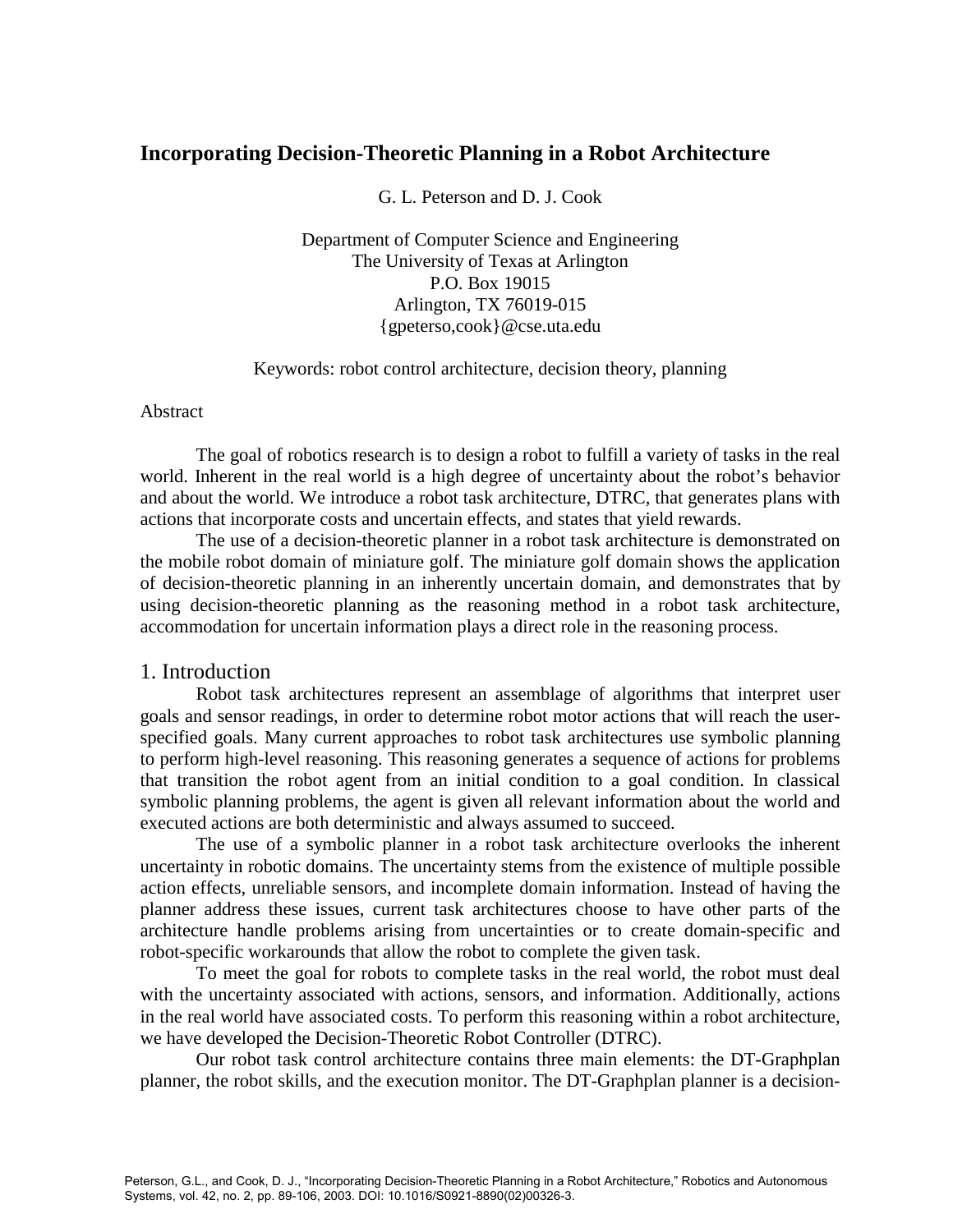theoretic planner that generates a satisficing plan for domains with incomplete information, stochastic action effects, state reward conditions, and action costs. DT-Graphplan performs high-level reasoning over the domain, generating action sequences to transition the agent from the initial condition to the goal condition. The robot skills are a collection of low-level base building blocks that handle motor and sensor control and integration, essentially the actions the planner uses to assemble a plan. The execution monitor communicates between DT-Graphplan and the robot behaviors by maintaining current domain information for the planner and activating behaviors based on the plan provided. DTRC's execution monitor also detects plan failure and triggers replanning from the current condition.

 We illustrate DTRC on a robot miniature golf domain. For robot miniature golf, the task the robot must address is to get the golf ball into the cup with the fewest number of strokes. The course has a number of stationary and non-stationary obstacles to avoid. The robot has three methods of moving the ball, and each action has a different stroke penalty (cost), and outcome. Our results are generated from an implementation of this domain using a Pioneer 1 robot. This domain demonstrates the application of decision theory in a robot architecture, shows how changes in the domain result in changes in the preference of plans, and describes how the robot architecture sustains a probabilistic representation of the domain state and generates initial conditions for replanning.

This work introduces the DT-Graphplan planner and our robot control architecture, illustrating the application of the planner to imprecise and uncertain domains such as robotics. Section 2 briefly covers related robot control architecture work. Section 3 discusses the interactions of the elements of the task control architecture, and design of DT-Graphplan to handle decision theory instead of using a strictly Bayesian method. Section 4 contains the results of applying the architecture to the task of robot miniature golf, and the required elements to convert to the robot soccer domain and how altering the domain description changes the overall behavior of the robot. We finish with concluding remarks and possible extensions of this work.

## 2. RELATED WORK

The standard robot task architecture consists of a planner, a sequencer, and a set of robot behaviors or skills. The robot architectures divide the entire robotic planning process into planning, sequencing, and basic skills so that the robot can reason about actuator or control errors while also dealing with a changing set of interacting goals. In the basic sense, we abstract the planning phase away from the robot skill level to increase planning speed and success.

 Two of the best-known control architectures are 3T [6], and the Task Control Architecture TCA [12]. Both systems use the symbolic planner PRODIGY [14] for highlevel task planning. Both 3T and TCA use a large set of skills to perform tasks that are not specifically part of the planning problem such as navigation, path planning, and item searching. The sequencer used by 3T is the RAPS reactive plan execution system that is specifically designed to accept plans and goals at a high level of abstraction and expand them into detailed actions at run time [9]. The most visible application of TCA is the Xavier robot that wanders the halls of CMU fulfilling tasks sent over the Internet (http://www.cs.cmu.edu/~Xavier/).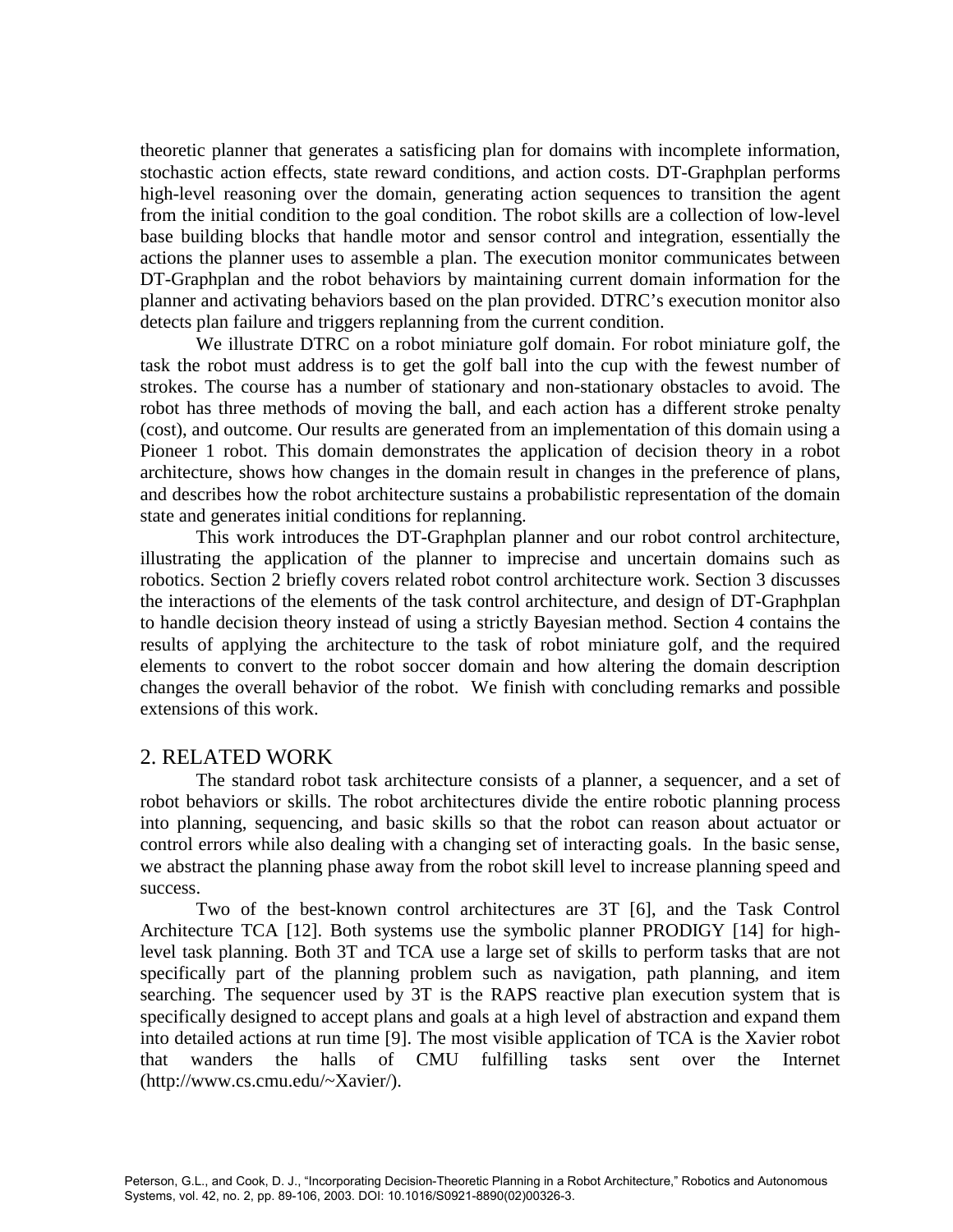In a project reported by Aylett, et al. [2], plans generated by the planner were executed directly by activating the behaviors on two mobile robots. They found that in order for the architecture to work, the planner must consider execution effects. Our architecture differs from this approach in that plan execution is continuously monitored, and if the plan execution deviates from expectation, a new plan is generated to achieve the goal from the current state. The tradeoff was made in favor of replanning over exploring contingent plans.

 Another approach to robot architectures has been to use a symbolic planner in a hierarchical method, abstracting the robot task into three levels [11]. In this architecture, planners were used at varying levels of abstraction. Each planner generates a plan at its level of abstraction that is passed to the next lower-level planner to refine. The lowest-level planner generates a plan in which the actions represent the robot behaviors themselves. These actions are then executed. This system essentially uses a planner in place of a sequencer. This approach has the benefit in that while switching or adding tasks, the operator does not have to add and change multiple sequences. The only changes necessary are to the planning domains. We adopt this approach with the exception that instead of a symbolic planner we use DT-Graphplan to generate the high-level plans.

#### 3. THE ROBOT ARCHITECTURE

 The Decision-Theoretic Robot Controller (DTRC) consists of DT-Graphplan as the high-level reasoning system, a set of robot skills as the low behavioral level, and an execution monitor which passes information between the two. These three elements provide a robust method for handling uncertain robotic environments. This section discusses the execution monitor, the skills layer, and how these two elements interact with DT-Graphplan.



Figure 1. The DTRC Robot Architecture.

 Figure 1 shows an overview of the robot architecture. The user supplies the domain information to the execution monitor, which consists of the robot actions, the robot goals, the reward conditions, a state representation, and the utility threshold for the domain. The execution monitor maintains current state information, requests a plan from DT-Graphplan, and notifies the skill layer of which skill to activate next as specified by the generated plan. The execution monitor maintains the state information in a Bayes network. A Bayes network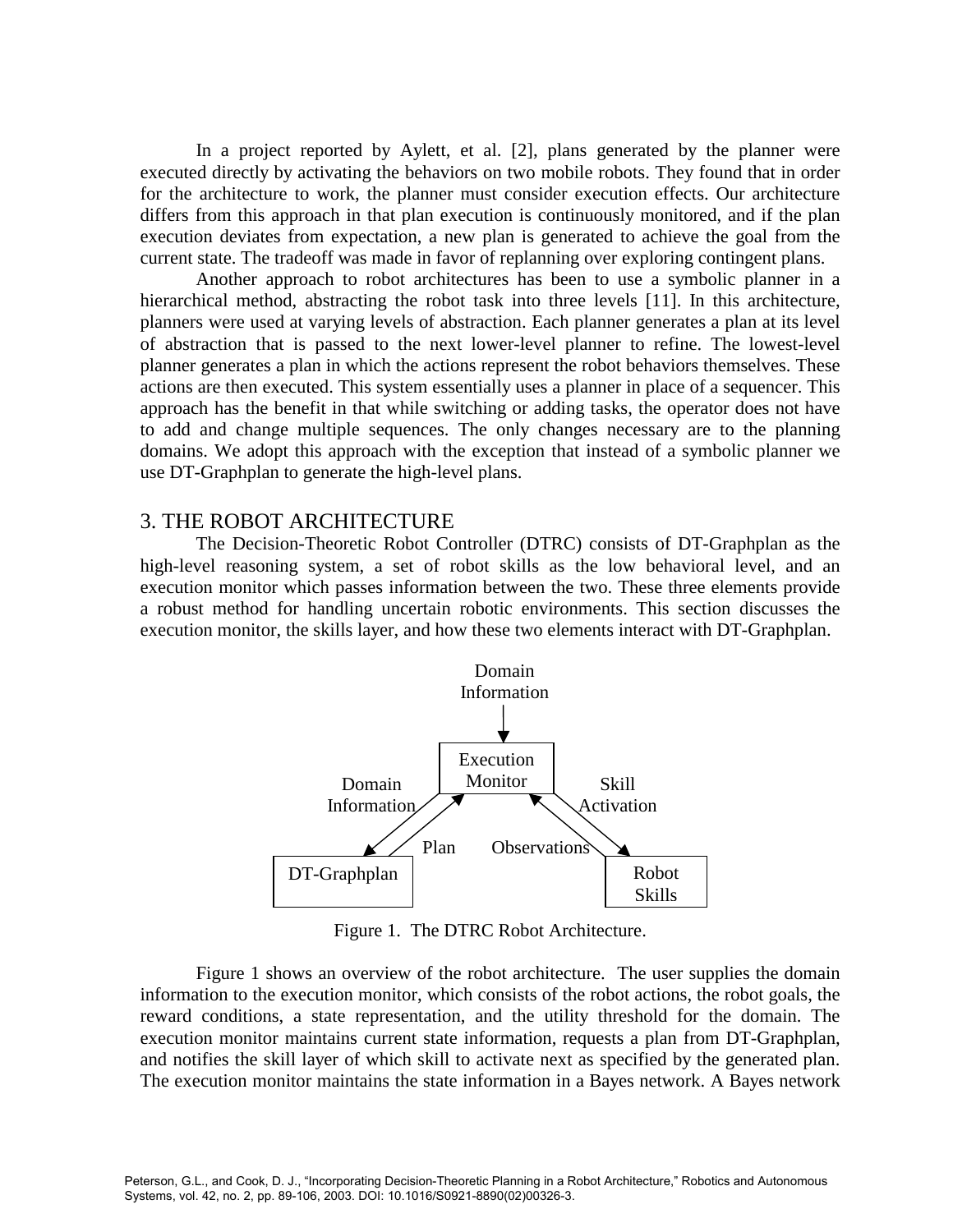is a collection of propositions connected as a directed graph. For each connected pair of propositions, one proposition influences the other based on the graph connection. The proposition being influenced is the child; the influencing proposition is the parent. Each proposition has a conditional probability table that represents the parent proposition's effect on the child. The state is updated with the action outcomes and observations of the state made by the robot skills. These updates are entered into the Bayes network as findings or evidence.

## 3.1. Decision-Theoretic Graphplan (DT-Graphplan)

 The concept behind DT-Graphplan is similar to that of Graphplan [4]. In particular, DT-Graphplan creates a graph containing all possible combinations of actions that reach a goal condition from an initial condition. Once the graph is generated, it is searched in a backward-chaining fashion for a complete plan. DT-Graphplan extends Graphplan and allows for probabilistic propositions and stochastic actions, reasoning about costs and rewards. DT-Graphplan's objective is to locate a plan that meets a time-independent threshold on expected utility.

## 3.1.1. The Graphplan Planning Algorithm

The Graphplan algorithm, written by Blum and Furst, performs symbolic planning, reducing the search space by performing search from both the initial and the goal conditions [4]. The Graphplan algorithm plans by alternately expanding a planning graph and extracting a plan solution. The plan graph is a series of layers alternating between proposition nodes and action nodes. The first layer consists of proposition nodes that represent the initial plan condition. For each action node, directed edges lead from the proposition nodes that represent the preconditions of the action to the action node, and then from the action node to the proposition nodes that represent the effects of the action.

 During graph building, the graph retains binary mutual exclusion information (referred to as *mutex relations*). Mutex information speeds search by tracking the propositions that interfere with each other and cannot exist simultaneously (in the same state), thus reducing the search space by ignoring impossible states. The mutex relation also preserves state information: two propositions that are mutex cannot exist simultaneously. Two action instances at a level are mutex if they interfere. An interference exists if one action deletes a precondition or effect of another, or if the actions demonstrate competing needs – the actions contain preconditions that are mutually exclusive at the previous level. Two propositions at a level are mutex if all ways of achieving the propositions (actions generating the propositions) are mutex.

 Graph expansion halts on a proposition layer when each element of the goal condition is present and none are pairwise mutex. Graphplan then searches the plan graph for a plan solution using a backward chaining search. The search results in a path from the set of goals to the initial condition consisting of only non-mutex actions. If the search finds no such plan, then an additional layer is added to the plan graph searched in an iterative fashion.

Because the Graphplan algorithm performs both forward and backward search, the number of plans that must be examined is reduced. The forward search phase occurs during graph building, in which only those states reachable from the initial condition are added to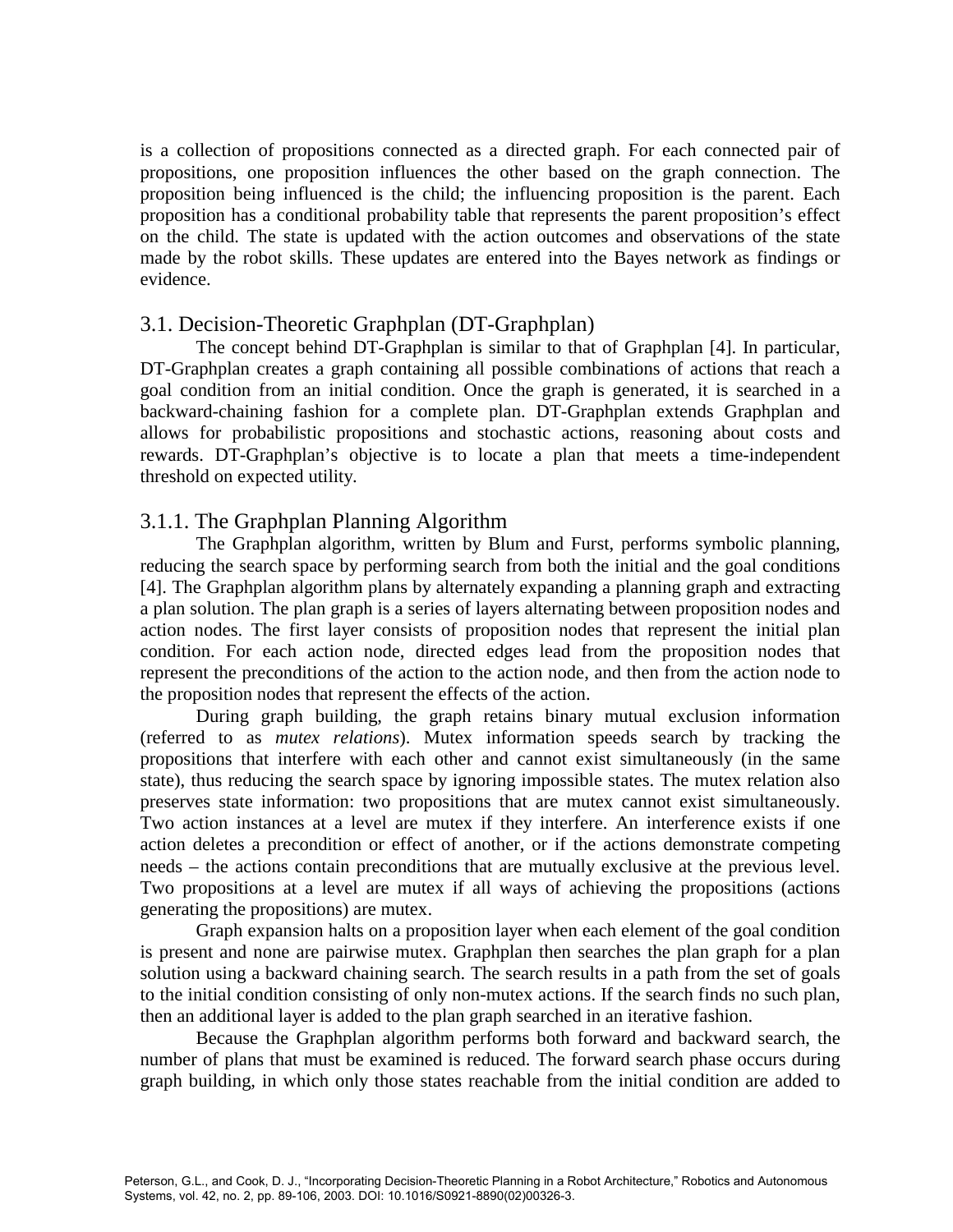the graph. The backward search phase is a backward-chaining search of the planning graph. The reduction in the size of the search space motivated the selection of Graphplan as the basis for the decision-theoretic planner used in this work.

The Graphplan algorithm has been extended into a probabilistic planner, PGraphplan planner [5] which produces a contingent probabilistic plan like C-Buridan [10]. PGraphplan extends the Graphplan algorithm. PGraphplan's methodology differs from Graphplan in that instead of searching in a backward-chaining manner, search is a forward-chaining process to find an optimal contingent plan. PGraphplan uses the forward-chaining search phase to both propagate probabilities and locate a plan.

 Propositional reasoning offers savings over state space reasoning as a few propositions can be used to represent a set of states instead of explicitly representing all possible states. As a result, propositions only need to be included in the graph when their value is changed or they represent a precondition of one of the actions. They can be excluded from all other situations. By limiting the search space to only the affected propositions, the space that must be searched is reduced, and the memory required is reduced. The graph used in DT-Graphplan only includes elements that play a role in the agent's task, and so states with unnecessary elements are excluded in favor of states that lead to task completion.

 Additionally, to counteract the exponential increase in overhead encountered by adding decision-theoretic reasoning, DT-Graphplan prunes non-promising portions of the plan space. Propositions associated with low expected utility states are tagged as nonpromising and are not expanded at the following step or graph level. If later it becomes apparent the pruned space may be important, the tagged propositions may be revisited.

 In DT-Graphplan, a situation is characterized as a probability distribution over possible states. An action causes a transition from one situation to another. A plan is a sequence of actions ending in at least one state in which the goal condition is true.

## 3.1.2. Definitions and Problem Description

 This section discusses the definition of the planning problem solved by DT-Graphplan. Here we define states, actions, rewards, problems, and problem solutions.

## 3.1.2.1. State

DT-Graphplan assumes a finite state space  $S = \{s_1, s_2, \ldots, s_n\}$ , in which a state is described using a set of propositions. However, the planner does not include complete information about the world and so each state has an associated probability in the plan space. The probability of the agent being in a state is represented by associating a probability with each proposition that comprises the state description. The propositions are assumed to be independent unless specified by the user. Let *n* represent the number of propositions that describe the world. The probability of a state is:

$$
P[s] = \prod_{i=1}^{n} P(p_i \in s \mid p_1 \in s, p_2 \in s, \dots, p_{i-1} \in s, p_{i+1} \in s, \dots, p_n \in s) \tag{1}
$$

 Proposition dependence information is initially input by the user in the form of a Bayes Network. Throughout planning, the Bayes Network updates each proposition's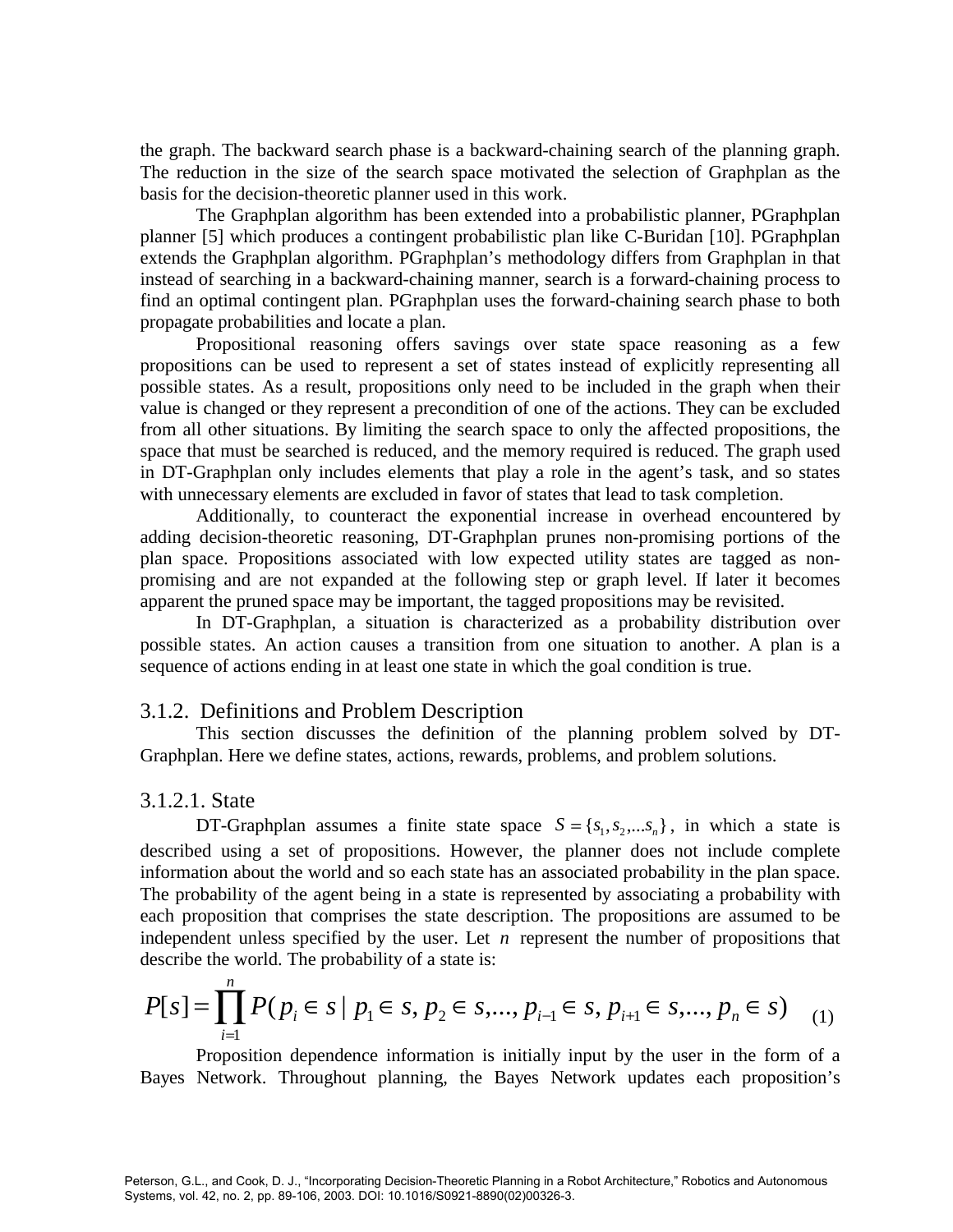probability that can be extracted by the planner to provide the values shown in equation 3.1. For example, on a miniature golf course, the robot's success at putting the ball into the cup depends on whether the course slopes toward or away from the hole. Instead of assuming that propositions are independent, or that the propositions do not affect each other, which means in this case that the slope of the course does not affect the robot's success, DT-Graphplan queries the Bayes Network to obtain information about proposition interdependence. Using this method, if the propositions are dependent and represented in the network, then the probability of the state depends on the associations between propositions and the network evaluation. Details of the network construction and usage are provided in section 3.1.3.

## 3.1.2.2. Actions

The current state changes based on the occurrence of events. One type of event is an action, an event caused by the agent. DT-Graphplan does not handle observation actions nor exogenous events. At each state, it is possible to apply the feasible set of actions, which is the set of all actions applicable at a state. DT-Graphplan limits this selection by only applying actions possible based on the action's preconditions

| Action Name: Pickup-Block                    | 0.60                                                         |
|----------------------------------------------|--------------------------------------------------------------|
| Preconditions: $\boxed{0.70}$ < Arm-at-Block |                                                              |
| Outcomes: Slippery<br>Slippery               | 1.0 Holding-Block<br>1.0 ~Holding-Block<br>0.1 Block-Damaged |



An example action 'Pickup-Block' is shown in figure 2. An action represents a transition from one set of states to another set of states. An action consists of a set of outcomes and a set of preconditions. Associated with each outcome are a number of propositions called the effects. There may only be one outcome, in which case there is one distribution over effects that is applied each time the action is executed. The reason for using both preconditions and conditions is that through the use of preconditions, if an action has only one conditional effect then the states in which the action can execute are reduced, lessening the work the planner must perform.

Actions in DT-Graphplan consist of a set of preconditions ('Arm-at-Block') that must be met for the action to be applied, and a set of outcomes. Each outcome contains a conditional ('Slippery', '~Slippery'), and associated probability distribution over effects ('~Holding-Block' 1.0, 'Block-Damaged' 0.10). The action description of DT-Graphplan is assumed to be non-destructive unless specified otherwise by the user. By assuming the actions are non-destructive, the planner saves the user from adding the condition to each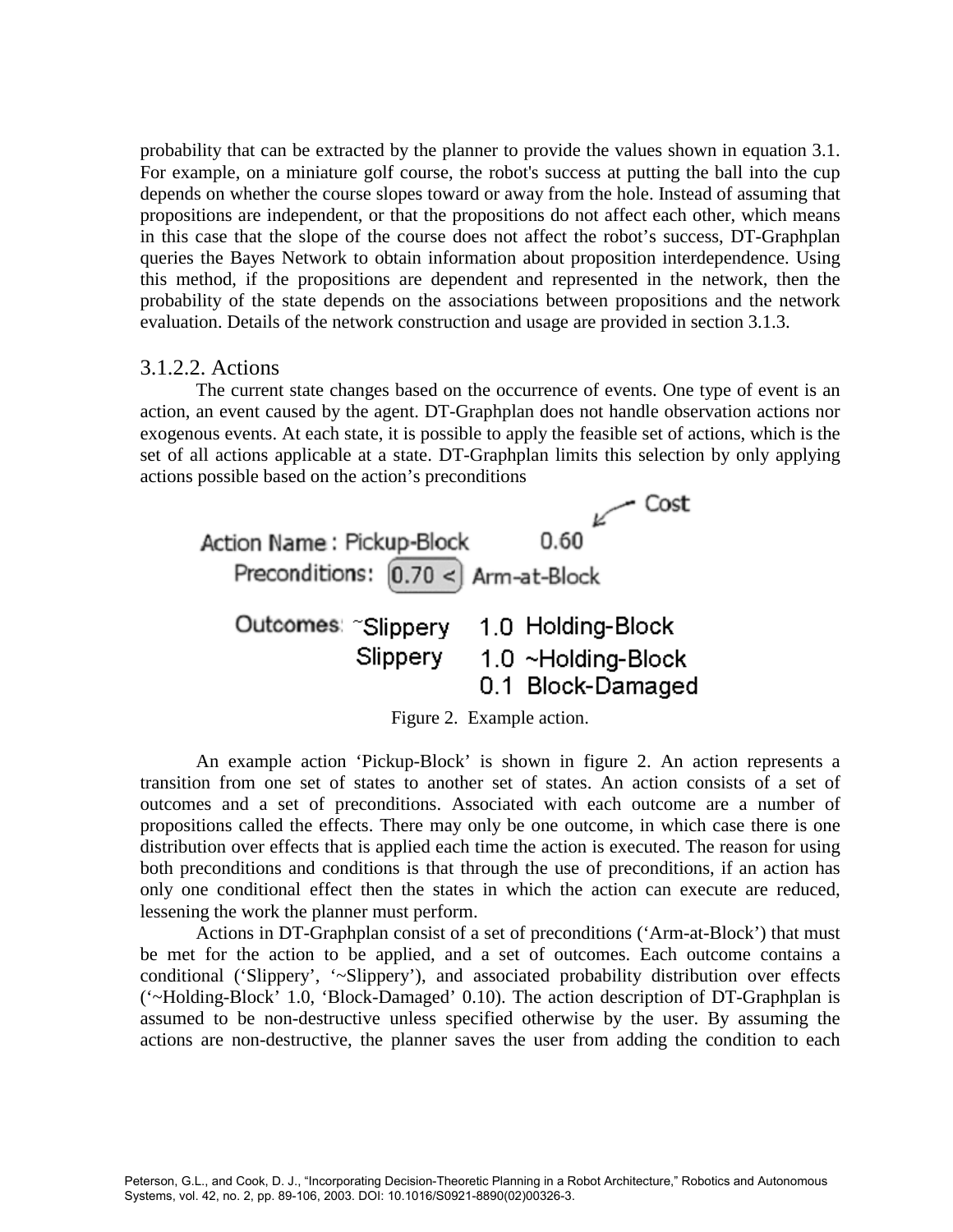action that if an effect exists prior to action execution then it will exist after the action executes.

The grayed area in the precondition of the "Pickup-Block" action represents a precondition test. The precondition propositions (in this example, Arm-at-Block) must meet the threshold probability for the action to be executed. The precondition test reduces the number of states in which the action can execute, in effect pruning plans with little advantage. The precondition test can be set to 0.0, in which case, the action is applied to all states in which the preconditions hold.

The evidence of an action is the product of the probabilities of the preconditions of the actions. This product represents the probability of the situation the action is applicable to. This evidence, the current propositions preconditions, and the probability of the outcome dictates the probability of new effect propositions.

The 'Pickup-Block' action has two outcomes dependent on the 'Slippery'-ness of the arm gripper. The condition of the first outcome is for a non-slippery gripper that has one effect, 'Holding-Block', with a corresponding probability of 1.0. The condition for the second outcome for a slippery gripper includes a 'Holding-Block' effect with a probability of 0.0, as well as a 'Block-Damaged' effect with probability of 0.1. If the block is not held, the block may be damaged from a fall when executing the action. Each action has an associated cost. For the 'Pickup-Block' action, the cost of the action is 0.60. The cost is administered as a negative reward and is applied to the state resulting from the action execution.

#### 3.1.2.3. Rewards

 A reward is an assignment of a real number to a state, representing the desirability of the state. In DT-Graphplan, reward functions are defined based on the reward functions specified by users for specific propositions. DT-Graphplan assumes reward independence; the reward for one proposition has no effect on the rewards for other propositions. The reward for a state may thus be calculated as the sum of the rewards for the individual propositions comprising the state.

$$
R(s) = \sum_{p_i \in s} R(p_i)
$$
 (2)

 The rewards in DT-Graphplan are time-separable. The reward received is additive and the reward does not depend on the time at which it is received. The reward function of DT-Graphplan makes use of a shifting reward scale. Once a proposition exists, reward for maintaining that proposition is 0. For example, if the robot received a reward for holding a block, it would not get additional reward for holding the block at the next plan step or dropping it and picking it up again.

#### 3.1.3. The DT-Graphplan Algorithm

 The DT-Graphplan algorithm functions in two phases: plan graph expansion and backward-chaining search. Planning alternates between the two phases until a plan is found or DT-Graphplan determines that no plan can be generated.

DT-Graphplan is sent a collection of propositions with probabilities representing the initial condition, a set of propositions representing the goal conditions, the expected utility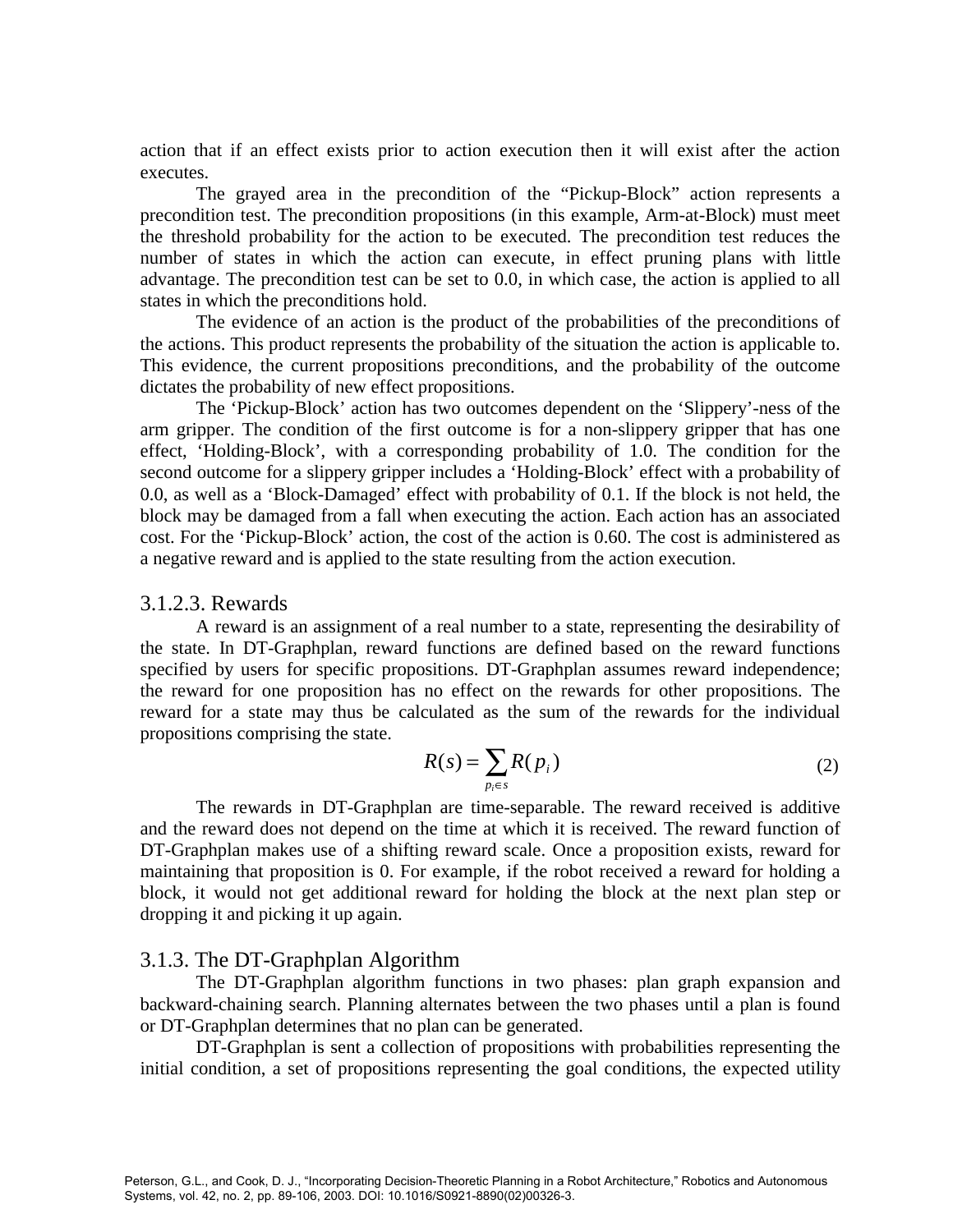threshold, a set of reward propositions with reward amounts, and a Bayes network that represents any needed dependence between propositions of the state. The Bayes network also includes any queries that dictate how to propagate the dependence information.

 DT-Graphplan begins by generating a single plan graph. Plan graph expansion continues until the goal conditions are present and the expected utility of the state they represent exceeds the expected utility threshold. At this point, all acceptable sets of propositions representing states that meet the goal condition (goal lists) are collected from the final level of the graph. These goal lists are then searched to determine if they can be reached from the initial condition.

 The search phase of DT-Graphplan differs from Graphplan only in the action selection. In Graphplan, the last action that adds a goal proposition is the first action that is searched. In DT-Graphplan, the algorithm chooses the action to search based on the expected utility prior to the action, selecting the highest expected utility first. Searching the plan graph for a connection from the goal condition to the initial condition.

If one of the goal lists can be reached from the initial condition, then a plan is found and the algorithm ends. If none of the goal lists lead to a complete plan, then the algorithm tests to make sure that a plan may exist. This test is performed by comparing the last two graph levels. If the last two levels are the same, then no plan exists. If the last two levels are not identical then the algorithm continues.

 The algorithm then adds an additional action and proposition layer, effectively extending the graph one step deeper. Once the new layer is added, the algorithm returns to generating and searching the goal lists.

 DT-Graphplan assumes that all propositions are independent. If a domain requires propositions to be dependent, the dependencies must be included in a Bayes network representing the state. The Bayes network represents the state in conjunction with a set of user-defined queries informs the planner about node dependencies, about which nodes represent evidence, and about which nodes should be queried. For example, in the "bomb in the toilet" domain there is a bomb in one of two packages, and the agent must defuse the bomb. There is a 50 percent chance that package 1 is unsafe and package 2 is safe, and a 50 percent chance of the opposite. Each package's condition depends upon the other, thus the propositions are not independent.



Figure 3. Bomb and Toilet Network.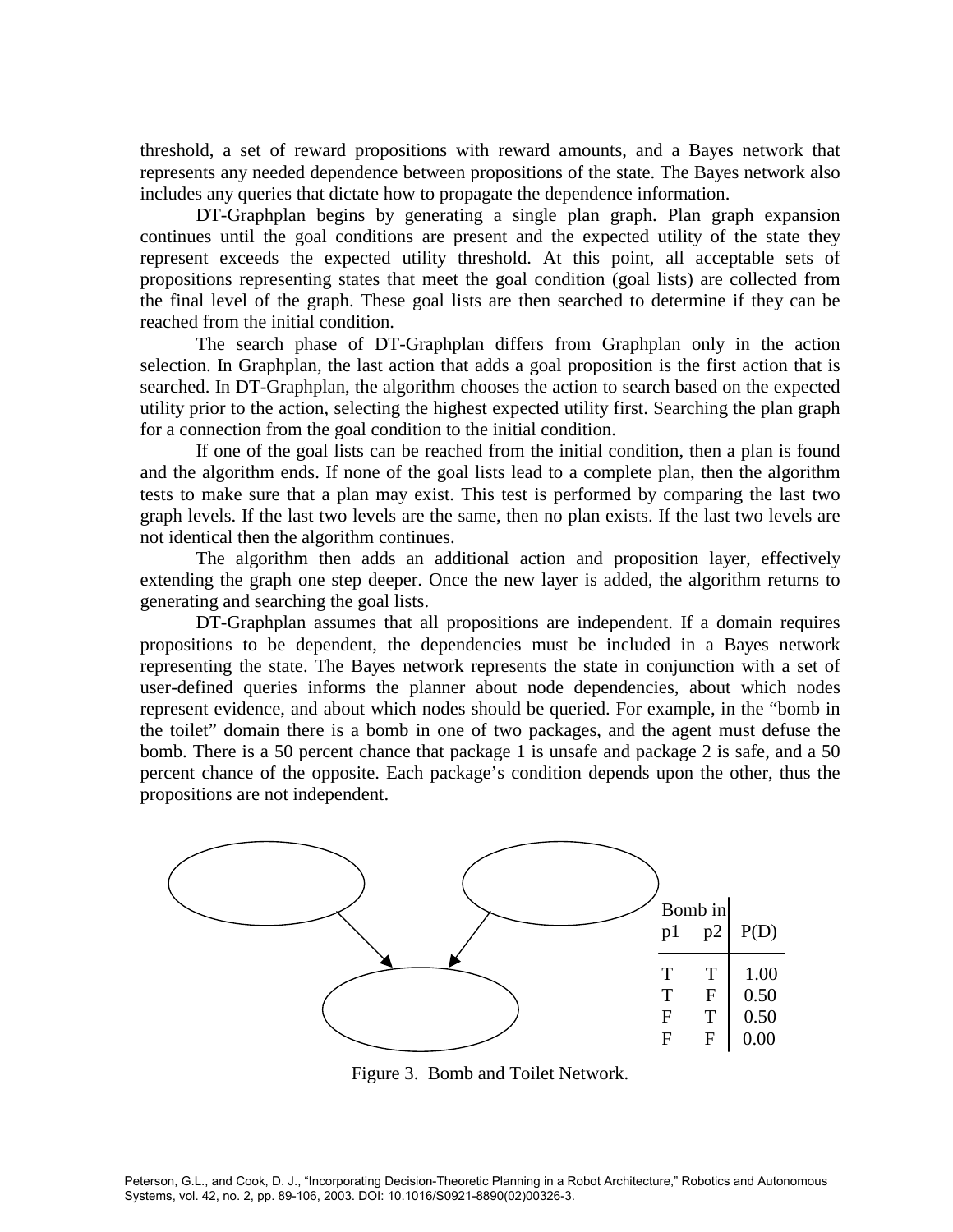To reason about the possible states inherent in this domain, the input to DT-Graphplan consists of the probability that each of the packages is safe, in this case 0.5 (or 50 percent), and the probability that the bomb is defused, which here is 0.0. After one of the packages is dunked in the toilet, the probability that the bomb is defused becomes 50 percent. In order for DT-Graphplan to correctly calculate this probability, a Bayes network representing the state is included in the domain containing the information that the 'Defused' proposition is dependent on the state of both of the packages, as shown in figure 3.

 DT-Graphplan makes use of the Netica API to maintain the Bayes network, enter findings, and run queries. Before initiating planning, the input file of the Bayes network is converted into a Netica network by sending each node and probability table to Netica.

#### 3.1.4. Plan Graph Expansion

 Plan graph expansion occurs as in Graphplan, adding all of the actions possible given the propositions that hold at the current plan step. DT-Graphplan associates a probability value and reward functions with each of the propositions in the graph. The probability value represents the probability that the proposition is currently true. One minus this value represents the probability the proposition is currently false. The reward function is the rewards earned and costs incurred for this proposition. This function also carries rewards and costs prior to reaching the proposition, for calculating the expected utility of the plan. The expected utility of a plan is a combination of the proposition's reward functions for the propositions in the end state.

 During graph expansion, action effects lead to additional, possibly new propositions. Each action inserted into the graph generates new propositions that are added to the graph at the next plan step. In addition, 'noops' carry existing proposition from the current plan step to the following step. As a result, multiple occurrences of a proposition occur at the same level in the graph, with different probabilities and reward functions, resulting from different action sequences. The graph generated by DT-Graphplan represents all possible action combinations and resulting propositions.

 Because of the possible multiple proposition occurrences, an additional mutex rule is applied to maintain state information and speed search. The additional mutex rule specifies that each of the propositions with the same name but different probability or reward functions are mutex with each other. DT-Graphplan also retains the existing action mutex relations of interference of effects and competing needs from the original Graphplan algorithm, and the proposition mutex relation from Graphplan, whereby two propositions are mutex if all ways of reaching the propositions are mutex.

 Once all actions are applied to the graph and 'noops' are added, Bayes network queries are executed. The query node probability calculation is performed by the Netica API. The probability of the evidence propositions are entered into the Bayes network representing the state as findings, one at a time. The Bayes network is then queried for the query proposition, and the returned value is used as the probability of the new proposition inserted into the plan graph at the next step. For example, if the probability of 'Bomb in p1' is 0.10 and of 'Bomb in p2' is 0.40, then the probability of 'Defused' returned from Netica is 0.75.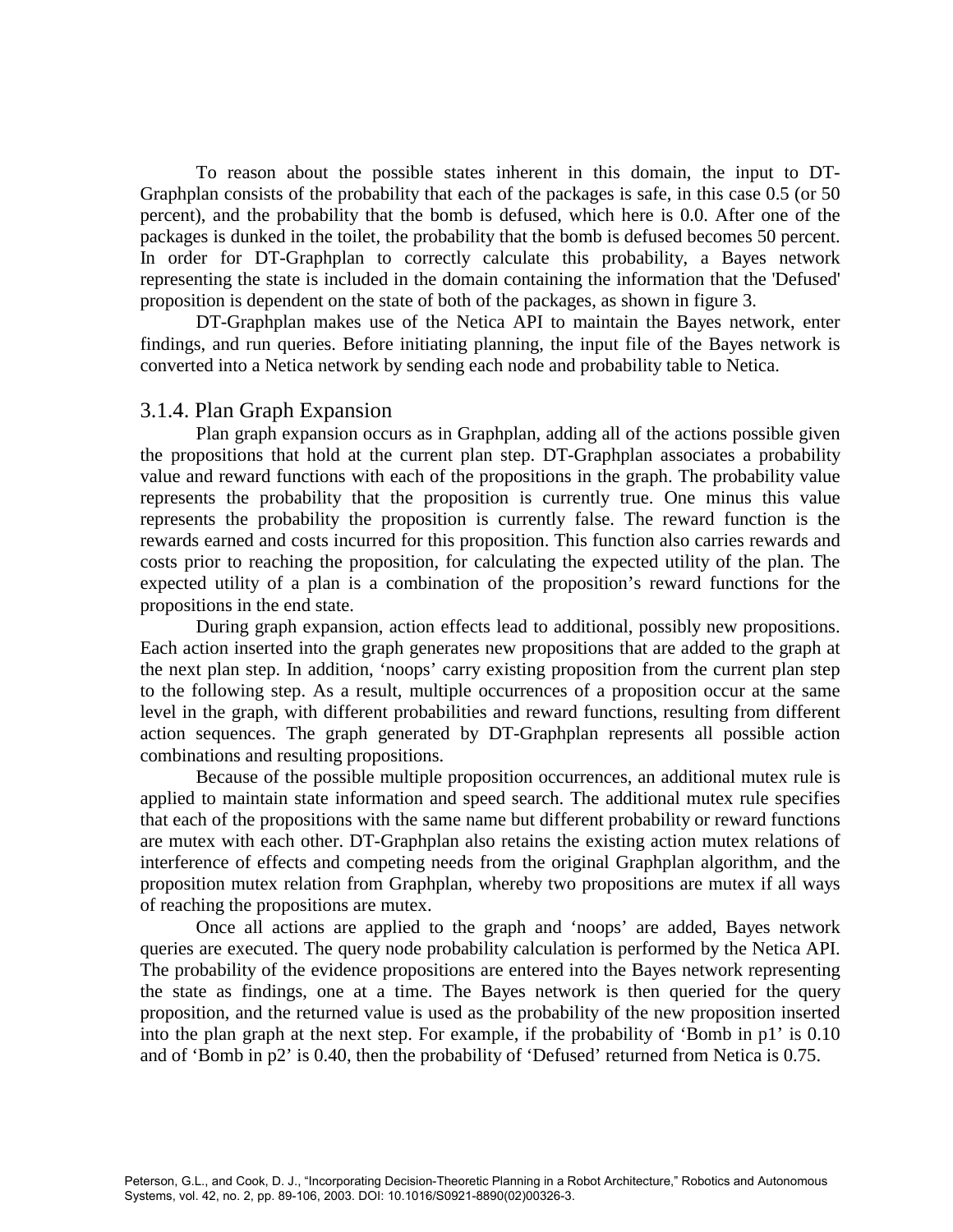## 3.1.5. Calculating Expected Utilities

The probability calculation for an action's effects depends on a conjunction of the precondition probabilities (evidence), the action's conditions, and the conditional effects. The evidence calculation assumes the precondition propositions are independent and computes the product of the probabilities over all corresponding precondition propositions. For preconditions that are dependent on each other, the dependent propositions must be represented by an additional proposition that represents the joint effect of the two propositions on the state. This additional proposition is used as the action precondition.

 An effect's probability is the evidence of the action multiplied by the conditional probability of the action. The evidence of the action is the product of the probabilities of the preconditions. The conditional probability of the action for an effect is the probability of the sum over all of the conditions that possess the effect of the probability of the effect given the condition. For example, the 'Pickup Block' action from figure 2 has an condition for '~Slippery' that the action results in the positive effect of the robot holding the block with probability of 1.0. If the probability of 'Slippery' is 0.20, then the probability of 'Holding-Block' for the condition is  $(1.0-0.20)$ <sup>\*</sup> $1.0=0.80$ . This is added to the condition for 'Slippery', which is  $0.2*0.0=0.0$ . The resulting 80 percent probability is multiplied with the precondition probabilities to generate the probability that the robot is holding the block.

 The rewards earned during planning are stored in a reward list, associated with each proposition. Each reward in the reward list consists of the reward name, and the reward amount. When adding effects of the actions, the reward lists are compared, combining only those that exist once. This combined reward list is passed on to all of the effect propositions and represents all of the reward earned in the plan prior to applying the current action. If the current proposition meets a reward condition, this reward is added to the reward list for the proposition.

 Costs in DT-Graphplan are represented as negative rewards. The costs of the actions performed during planning are stored in a cost list, associated with each proposition.

 After generating the reward and cost lists, and calculating the probability value for an action effect, the effect proposition is added to the graph. For each effect, the effect is checked to see if a reward is earned, and if so the reward is added to the reward list, and the cost of the current action is added to the cost list. If a version of the proposition does not exist with the new probability value for this action effect, graph expansion inserts a proposition with the new probability that is mutex with the other instantiations of the same proposition.

 At any point the expected utility of a plan can be computed. Any set of propositions that are non-mutex can potentially represent an end situation of a plan. The expected utility of the situation is calculated by merging the reward lists and cost list the same as for action preconditions. The utility of the situation is the sum of the reward amount of all the rewards in the generated reward list and the cost amount for each cost in the generated cost list. The utility of the situation times the probability of the situation results in the expected utility of the plan. It is also possible to perform the same calculation with a single proposition, getting the effect the proposition has on the expected utility of a plan.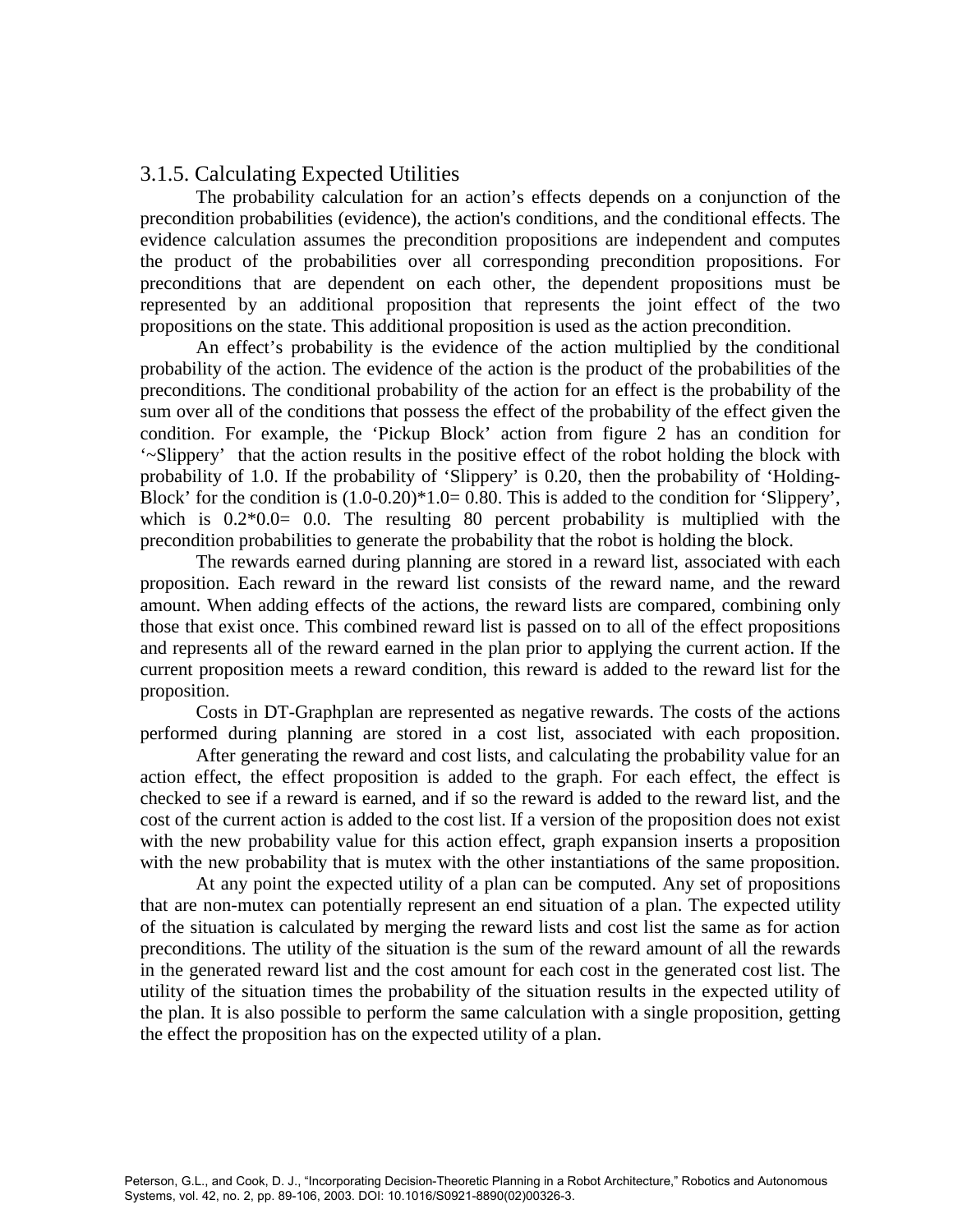## 3.1.6. Pruning

DT-Graphplan restricts the creation of an exponential number of world states by reasoning about individual propositions. However, the propagation of proposition information, reward lists, and cost lists, increases the computation time at each step. To reduce this burden, DT-Graphplan prunes the plan graph during construction. A proposition is pruned based on its expected utility value. If the expected utility of the proposition falls below a user-defined threshold, then the proposition is not expanded during graph generation.

 At each plan step, the current minimum and maximum expected utility values are determined for each set of propositions at a graph level with the same name. The pruning threshold is calculated based on the minimum and maximum expected utility values for the set, and a user-specified percentage.

*prune* \_threshold =  $node\_utility_{max} + (node\_utility_{max} - node\_utility_{min}) * percentage$  (3)

If the expected utility value of a proposition falls below the pruning threshold, then it is not expanded during the following iteration. For example, if the best expected utility for proposition X generated at this level of the graph is 10 and the lowest is 2, and the user wants to retain the best 20 percent of propositions, then the pruning threshold would be (10 - ((10 -  $2) * 0.20$ ) = 8.4. During graph expansion for the next plan step, each proposition X with an expected utility below 8.4 is marked and is not expanded.

## 3.2. The Execution Monitor

The execution monitor maintains state information, interprets sensor input, and triggers actions at the other layers of the architecture (such as initiating a robot skill or generating a new plan). The execution monitor interprets the current state and plan, and decides whether to continue the plan or request a new plan.

 On startup, the execution monitor receives the initial state, a Bayes network describing dependencies between all of the environment variables, and the action set. The execution monitor also receives a set of reward conditions for the robot task. The execution monitor passes the current state, the Bayes network describing the state, the reward conditions, the action descriptions, and the utility threshold to the DT-Graphplan planner. Once DT-Graphplan returns a plan, the execution monitor activates the correct skill for that plan step. The skill will return a value to the execution monitor stating whether it has succeeded or failed, along with any observation information gained by the skill. This and the remainder of the Execution Monitor main loop is shown in figure 4.

The cycle the execution manager performs is to execute a plan step, add the action effect information to the state, receive observation information from the robot, and add this information to the state network, and then check to make sure the current plan is still valid. If the state the robot is in does not match the state need for the next step or there is a change in the goal conditions, replanning is performed. If replanning fails, assistance is requested. If still no plan is found, the Execution Monitor aborts the task.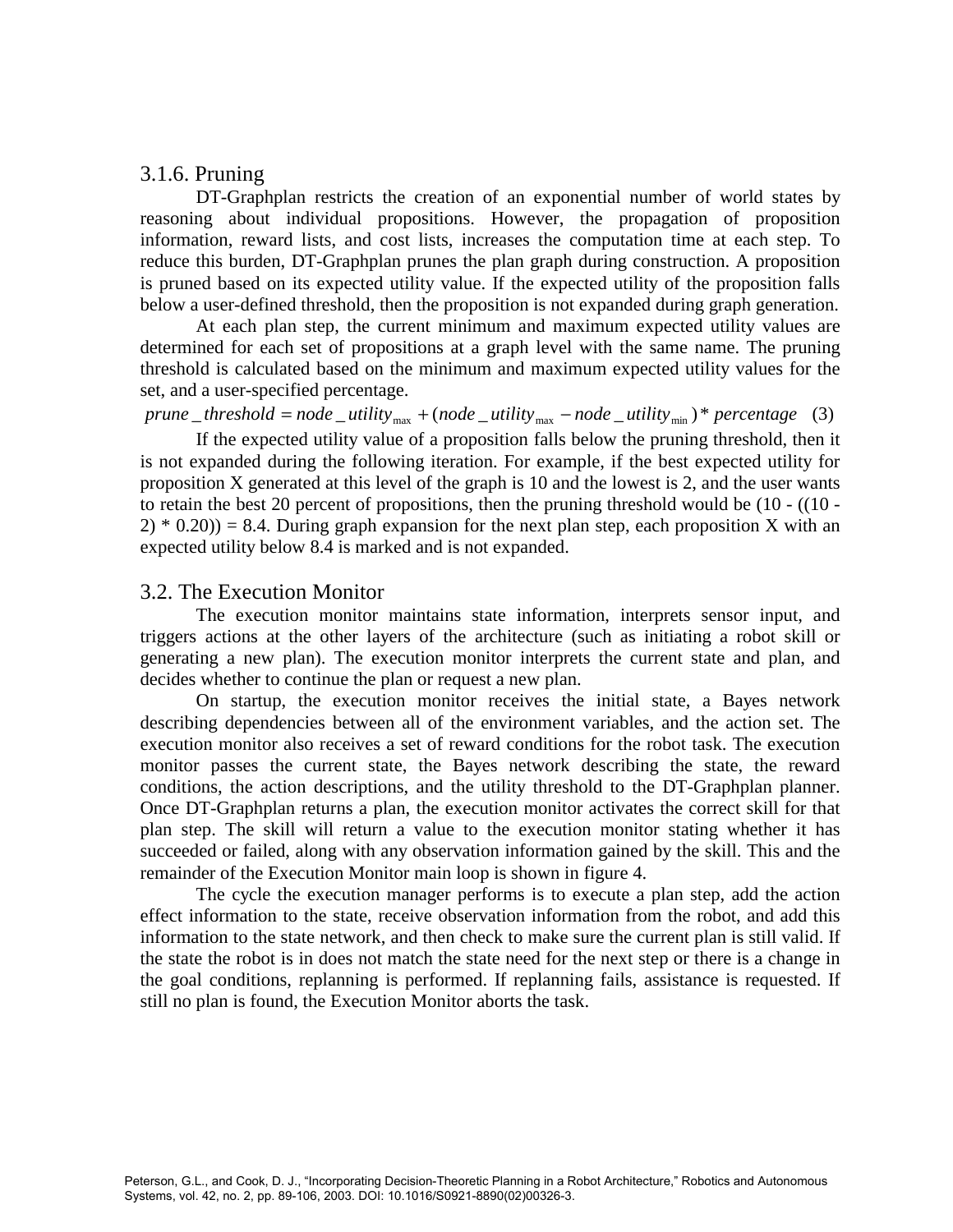```
Function : Execution Monitor 
Return Value : BOOLEAN 
Input : 
  fact_list goal_facts
  bayes_list state_nodes
Variables : 
  BOOLEAN plan_failed = done = FALSE 
 int time_step = 0vertex list plan step = NULL
```
#### Begin

```
 found_plan = dtgp( goal_facts, time ) 
 InitialiseState( state_nodes )
```

```
 while( !done )
```

```
 If the planner found no plan from the initial condition notify the user and end. 
 if( !found_plan ) 
  print "I found no initial plan! HELP!" 
  return (FALSE)
 Execute the first step in the plan. If there is a drastic hardware failure, as in no 
 communication with the robot, this function returns TRUE. 
 done = ExecutePlanStep( time_step, time, plan_step ) 
 Update the Bayes network representing the state with the outcomes of the action. 
 UpdateStateAction( state_nodes, plan_step, time ) 
 Check for drastic hardware failure.
 if ( done ) 
  print "ERROR! Plan step failure, most likely hardware error. ABORTING." 
  end. 
 Have the robot observe the current state 
 Observe( state_nodes ) 
 Now add the observations to the state
 SendStateFindings( state_nodes )
```

```
 Now verify the next action with the current state, make sure that the preconditions exist. 
    AND check to see if the user added any additional goals, if additional goals OR the 
    preconditions of the next action do not match the current state, return TRUE. 
    plan_failed = VerifyPlanWithState( time_step, time, goal_facts, done ) 
    if( plan_failed AND !done ) 
      Failed to match next action. REPLANNING. 
      GetInitialConditionFromState( state_nodes ) 
      found_plan = dtgp( goal_facts, time ) 
      If no plan was located ask for operator assistance, in our case, the robot and elements of 
      the environment are adjusted and a new observation is made to plan from.
      if ( !found_plan ) 
        Did not locate feasible plan, request operator assistance 
      else 
       time step = 0end while 
  return (TRUE) 
end.
```

```
Figure 4. The Execution Monitor main loop.
```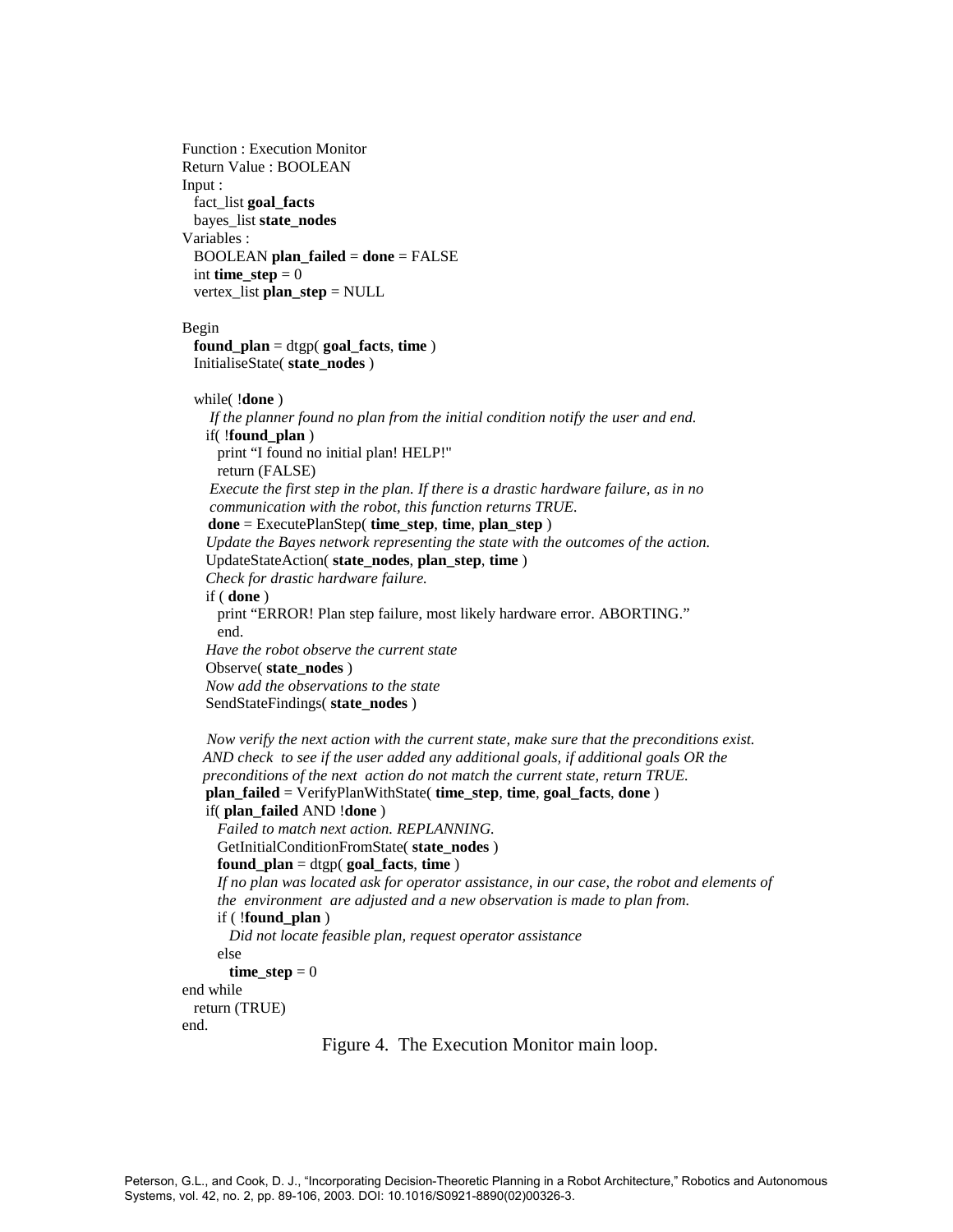To maintain an accurate probability distribution over variables representing the current state, the execution monitor makes use of a Bayes network to represent the state. This same network is supplied as an input to DT-Graphplan. DTRC makes use of the Netica API to generate the Bayes network and enter findings and run queries. Before initiating planning, the input file of the Bayes network is converted into a Netica network by sending each node and probability table to the Netica API.

 During execution of a plan step, the execution monitor updates the Bayes network representing the current state using the outcome probabilities of the plan step. This is accomplished by entering findings into the Bayes network representing the state. Each set of findings are sent to Netica to be applied to the network representing the state. For each outcome of an action, corresponding propositions have an associated probability, representing the probability that the proposition is observed, and the outcome of the action is applied to the current state as a finding. In order to reduce the memory of the Bayes network in regards to previous steps, during plan execution the findings decay. As the execution monitor is executing an action, the effects of previous findings on the state decay. The findings in DTRC decay by 0.50, we selected this decay rate because the state changes after each action, propositions in the domain shift drastically from being true to not true. If the findings did not decay, findings from previous steps would limit the importance of the latest action or observation finding on the state. It is this most recent information the robot needs more than information a number of steps prior.

After a step is executed, the execution monitor takes the observation set from the skills and applies the changes to the state. This observation also includes any additional reward conditions added during the step's execution. In this manner, a probability distribution representing the current state is always available. This maintains a representation of the current state for an initial condition if replanning is required, and verifies that the plan is still valid by comparing the state with the preconditions for the next action.

 If an observation made during execution shows that a reward condition is met, the reward is removed from the list of reward conditions. The exception to this update occurs when the reward condition represents maintenance goals, which are regenerated by the execution monitor. Once a maintenance goal is fulfilled, the execution monitor adds the goal back into the domain description for the planner.

 Replanning occurs when the current plan does not match the current state and the plan cannot be continued, or a new reward condition is added to the domain. Replanning occurs in the same manner as the initial plan generation, with the exception that instead of using the initial state information, the current state information from the Bayes network is used.

Skill failures occur for many reasons and in any case in which the current state differs from the preconditions for the next plan step, or when a reward is added, replanning occurs. Replanning occurs when a new reward condition is added to the domain, because the new reward condition may be important enough to stop what the robot is doing now and plan to receive the reward, or it may be possible to fulfill elements of the new reward condition while fulfilling current reward or goal conditions.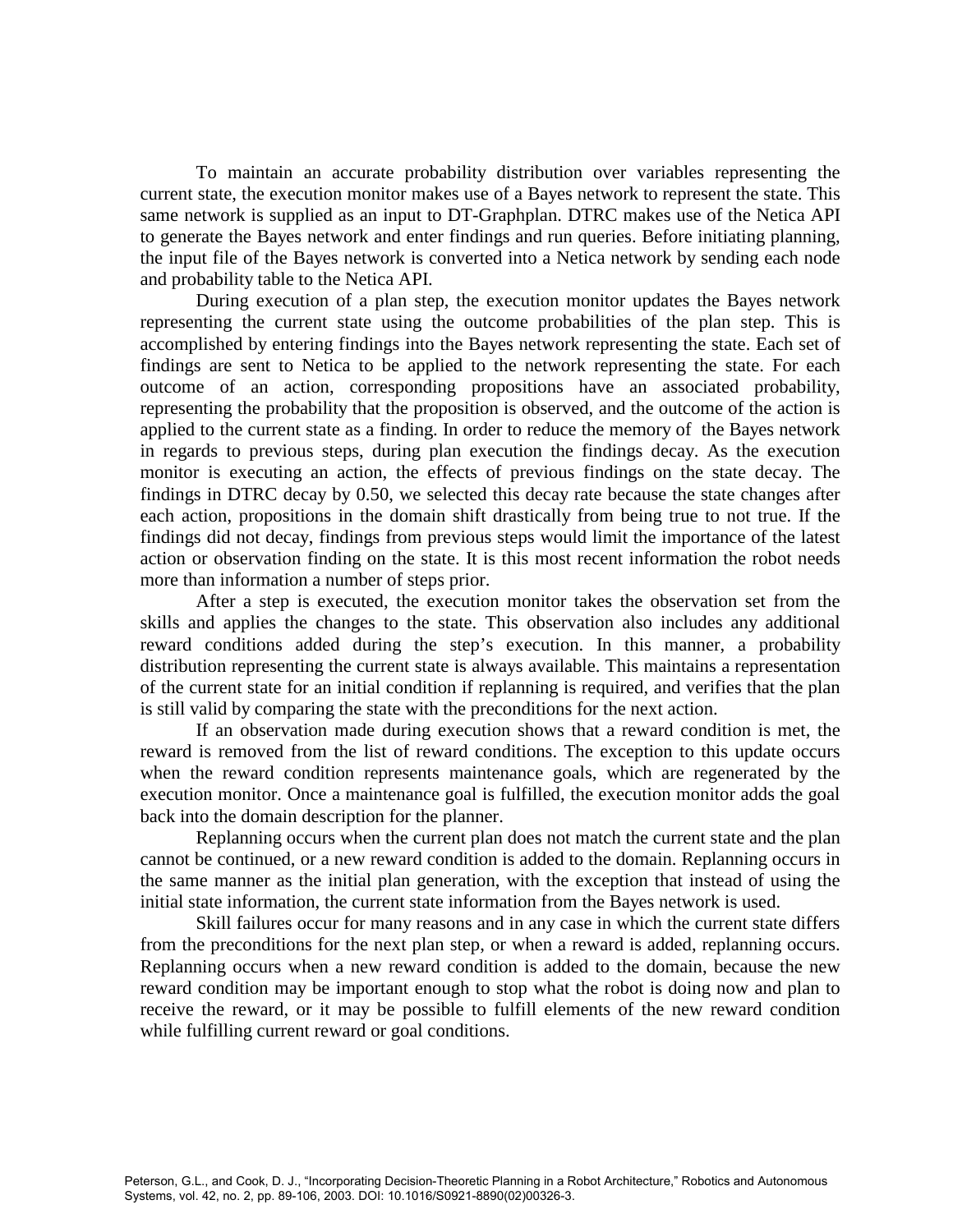## 3.3. Robot Skills

The robot skills send commands to the actual robot hardware and integrate the motors and sensors of the robot in use. The robot skills are written to perform simple tasks well, and combine several small skills together in order to generate more complex skills. In robotics, skills handle situations as simple as reading a single sensor and as complex as moving across an inhabited room. Skills succeed because they are inherently simple, being close to a kneejerk type of reaction to the world. Skills that perform more advanced functions such as path planning or mobile robot navigation either use multiple smaller skills cooperating together or a decision-theoretic method [10,31]. These methods do not provide an ability to assemble complex tasks into sequences in order to complete a number of potentially-competing goals that a planner provides.

 The use of skills for the lowest level of a robot architecture allows the robot to robustly complete simple tasks. When skills are turned on and off according to a goaloriented plan, the outcome is a robot controller that completes complex tasks.

#### 3.4. Integration

Integration of the DTRC components is illustrated using the mail/coffee robot delivery domain [7]. The mail/coffee delivery robot domain features a robot that must obtain and deliver mail to the user, satisfy coffee requests, and keep the lab tidy. The domain has six propositions: location of the robot, lab tidiness level, presence of mail, presence of a coffee request, robot holding mail, and robot holding coffee. The position of the robot can be one of five possible locations: mailroom (M), coffee room (C), user's office (O), hallway (H), or laboratory (L.) The tidiness level of the lab has five possible values: 0 (messiest) to 4 (tidiest). The five locations are arranged in a loop, clockwise from the mailroom are the coffee room, laboratory, user's office, and hallway. The result is the robot has two location changing actions of moving clockwise and counterclockwise, to navigate around the loop.

 The robot has eight actions it can execute. The actions include move clockwise (Clk), move counterclockwise (CClk), tidy lab (TL), pickup mail (PUM), get coffee (PUC), deliver coffee (DelC), deliver mail(DelM), and wait (Wait). All include, as part of their effect representation, the transition model for the exogenous events of mail arrival and coffee request. These exogenous events occur at any state with a probability of 0.20. The moveclockwise and move-counterclockwise operators result in a probability of 0.90 of moving the robot to the next location and a probability of 0.10 of not moving the robot at all. The cost of all actions, with the exception of the wait operator, is 1.0. The deliver-mail and pickup-mail actions are certain to deliver mail to the office if held, and to obtain mail from the mailroom if present. The deliver-coffee action can be performed anytime the robot has coffee. If it is performed in the office, it has a 5% chance of spilling the coffee trying to deliver it, and a 95% chance of delivering it successfully. If the robot attempts to deliver the coffee in any other location, there is a 70% chance the coffee is taken from the robot but not by the intended person, resulting un an unfulfilled request because the wrong person would have taken the coffee. The tidy action has no uncertainty and improves the lab tidiness by one.

 There are three exogenous events: mail arrival, coffee request, and untidy the lab. The exogenous events are modeled with an implicit-event model. An implicit-event model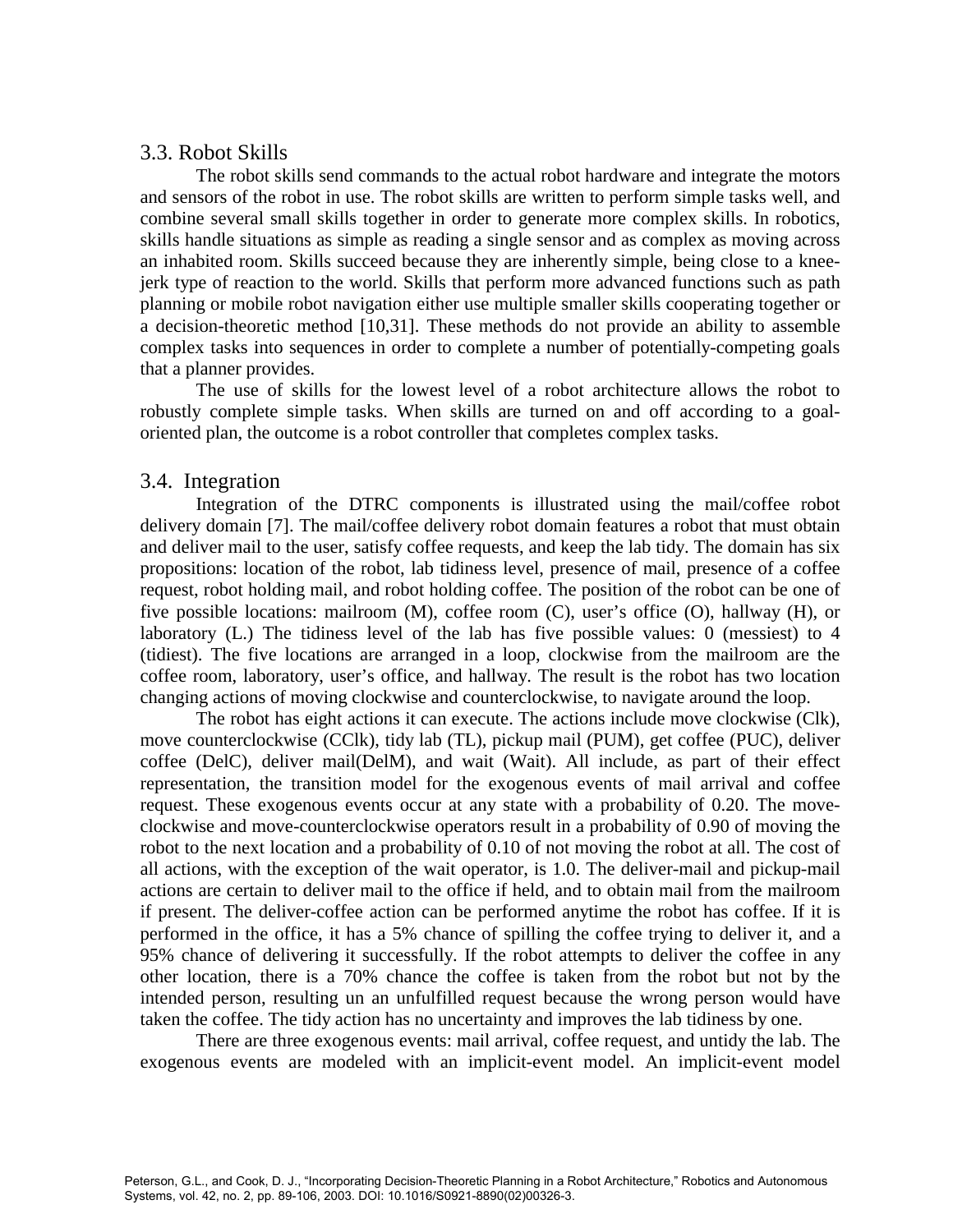represents events beyond the robots control as part of the effects of the robots actions. An example of an exogenous event is that there is a 20% chance that mail arrives or a coffee request is submitted at a given time step. Because DT-Graphplan is non-observant, the actual event is not sensed or observed by the planner.

 For this example, the goal of the robot is to not have any mail and not have any mail in the mailroom. This is a maintenance goal, and one that may not be initially satisfiable. The reward for not holding mail and no mail being present in the mailroom is 10.0. This is the only reward, so the largest possible expected utility for any plan is 10.0.

 For this domain and reward function, and an initial condition that consists of the robot being in the mailroom, the plan that DT-Graphplan returns is to do nothing, or an empty plan. This is because at the initial condition there is no mail in the mailroom. The execution monitor, having no plan, simply waits. After a period of time, the skills return an observation. If the observation shows that there is no mail, then the current plan is still valid and the robot waits again. If the observation shows that there is mail in the mailroom, the plan is not valid. An exogenous event occurred which changed the state. Since the new state does not match the state of the plan from DT-Graphplan, the execution monitor requests a new plan.

 The execution monitor generates a new initial state for the planner, one that includes the information that the mail is in the mailroom. Since the reward conditions have not changed, the utility threshold or maximum possible utility is 10.0. The plan that is generated is to pick up the mail and go to the office and deliver the mail, a three-step plan.

 The execution monitor activates the skill to pick-up the mail, and updates the state to represent the possible conditions after picking up the mail. Once the skill finishes, the observations that the robot is holding the mail and that there is no mail in the mailroom are made. These observations are added to the state description.

 The execution monitor then activates the move-to-office command. During execution, the execution monitor again updates the probabilities for success as well as the probability that mail has been delivered. After the skill finishes, since the robot is no longer in the mailroom and cannot sense if there is mail or not, the probability of mail remains the same, until it decays following the next action.

 If during execution, the user makes a coffee request, a new reward condition is added to the reward set. Because of this change, the execution monitor requests a new plan. Ideally, the new plan could be generated while the robot is completing its current plan, but this is not implemented in the current version of the architecture.

 The reward for filling a coffee request or for delivering coffee when requested is 50.0. This reward has the effect that the maximum possible expected utility is now 10.0+50.0=60.0. The reward also emphasizes that coffee is more important than mail. The plan generated by DT-Graphplan directs the robot to get the coffee and then deliver both the coffee and the mail.

 After completing both tasks, the coffee request reward condition, being a single execution reward, is removed from the reward set. Also, the robot is now in the office, and since it has been away from the mailroom for a while there is a high probability that there is now mail in the mailroom. Since the reward condition for not having mail in the mailroom still holds, and the other reward has dropped off, a new plan is generated. Given the state that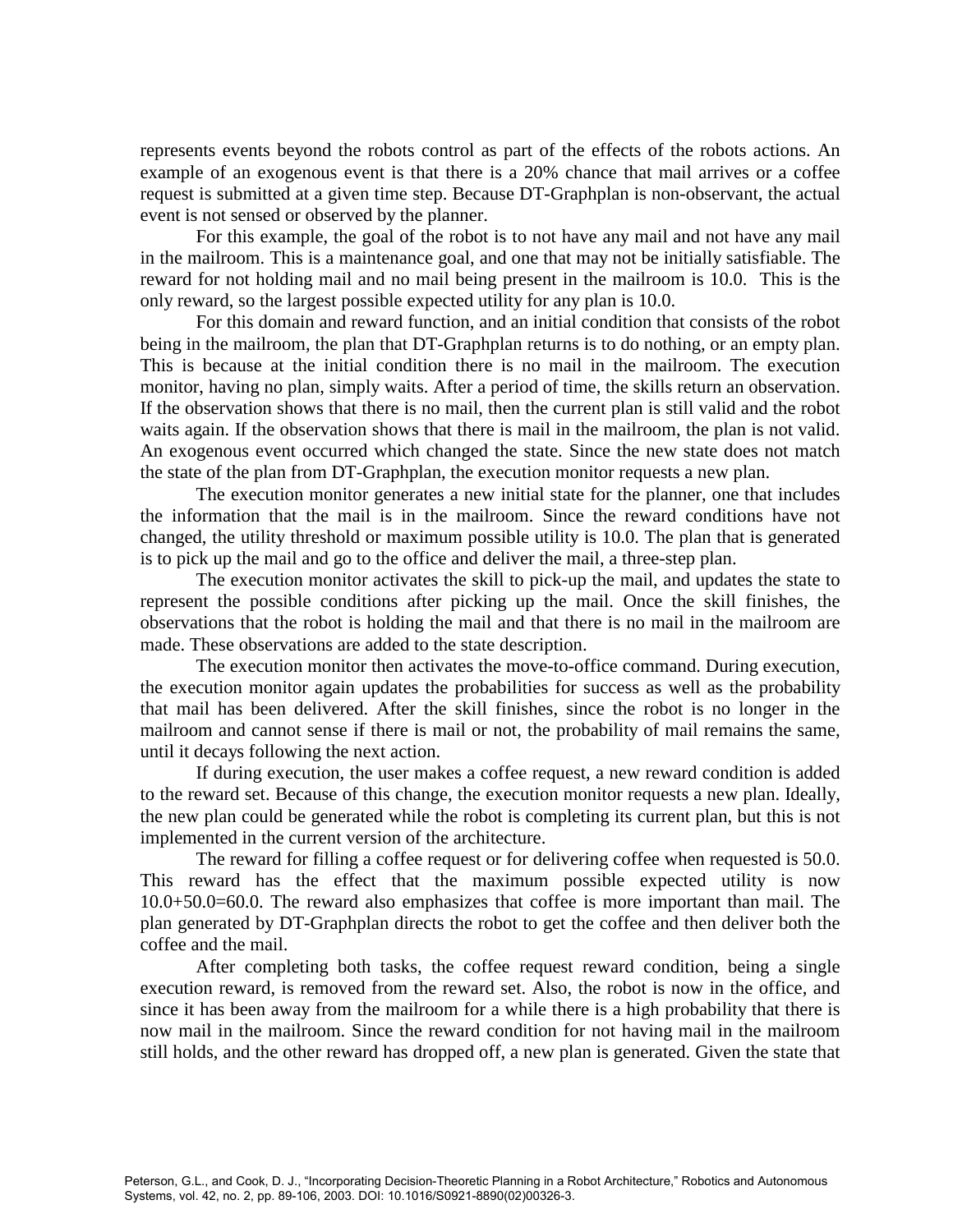there is a high probability of mail in the mailroom, the plan is to go to the mailroom and obtain and deliver the mail.

 Once the robot reaches the mailroom, if mail is present, it already has a plan to obtain and deliver it and so just continues. However, it may find that there is no mail. In this case, the robot aborts the plan and generates a new plan. This basically returns the robot to the initial waiting condition.

 Using the DTRC architecture described in this paper, a robot can generate and execute a plan for an uncertain domain. This is shown in the following section discussing the implementation of robot miniature golf.

## 4. ROBOT MINIATURE GOLF

Integration of the systems into the DTRC architecture is illustrated using the application of a real robot on the robot miniature golf domain. Through this example we provide details of the DTRC implementation, component interaction, and handling of plan failures. The domain does not demonstrate maintenance goals, or replanning based on receiving new goals while executing a plan.

For the robot miniature golf domain, the robot used is an Activmedia Pioneer 1 with a gripper and camera. A neon orange tennis ball takes the place of a golf ball, and a two-foot circular foam disc with a neon green tennis ball on a pole six inches above the center of the hole represents the flag and the cup. The course covers a  $12'x12'$  area. Three obstacles are included that affect the ball trajectory with a probability less than 1.0. The three obstacles are 'The Funoodle Surprise', 'The Land of the Legobots', and a small ridge. 'The Funoodle Surprise' is a five-foot foam cylinder suspended over the golf course that swings back and forth, sometimes knocking the ball off course and into a neighboring region. 'The Land of the Legobots' is a six-foot square region of the course in which a Lego robot wanders hoping to strike and knock the ball off course. The small ridge is a impediment between two regions of the golf course that can prevent the ball from making it to the next region.

Uncertainty is present in the outcome of all the actions to move the ball. This uncertainty stems from the robot not being certain about its location, the ball's location, motor failings, and the obstacles.

Figure 5 shows the layout of the robot golf course. There are a number of paths along which the robot can navigate and move the ball. The space is divided into these paths to facilitate reasoning at a high level and to avoid performing extensive navigation computations. This breaks the domain into eleven regions with off-the-course being one region. From each region, the robot can move the ball or itself in one of four directions: north, south, east, or west. If there is a solid obstacle in the way or the path would take the robot off the course, the corresponding action is not included in the domain. If the ball happens to roll off the course, the robot will locate and retrieve the ball, placing it in the center of the closest region if possible.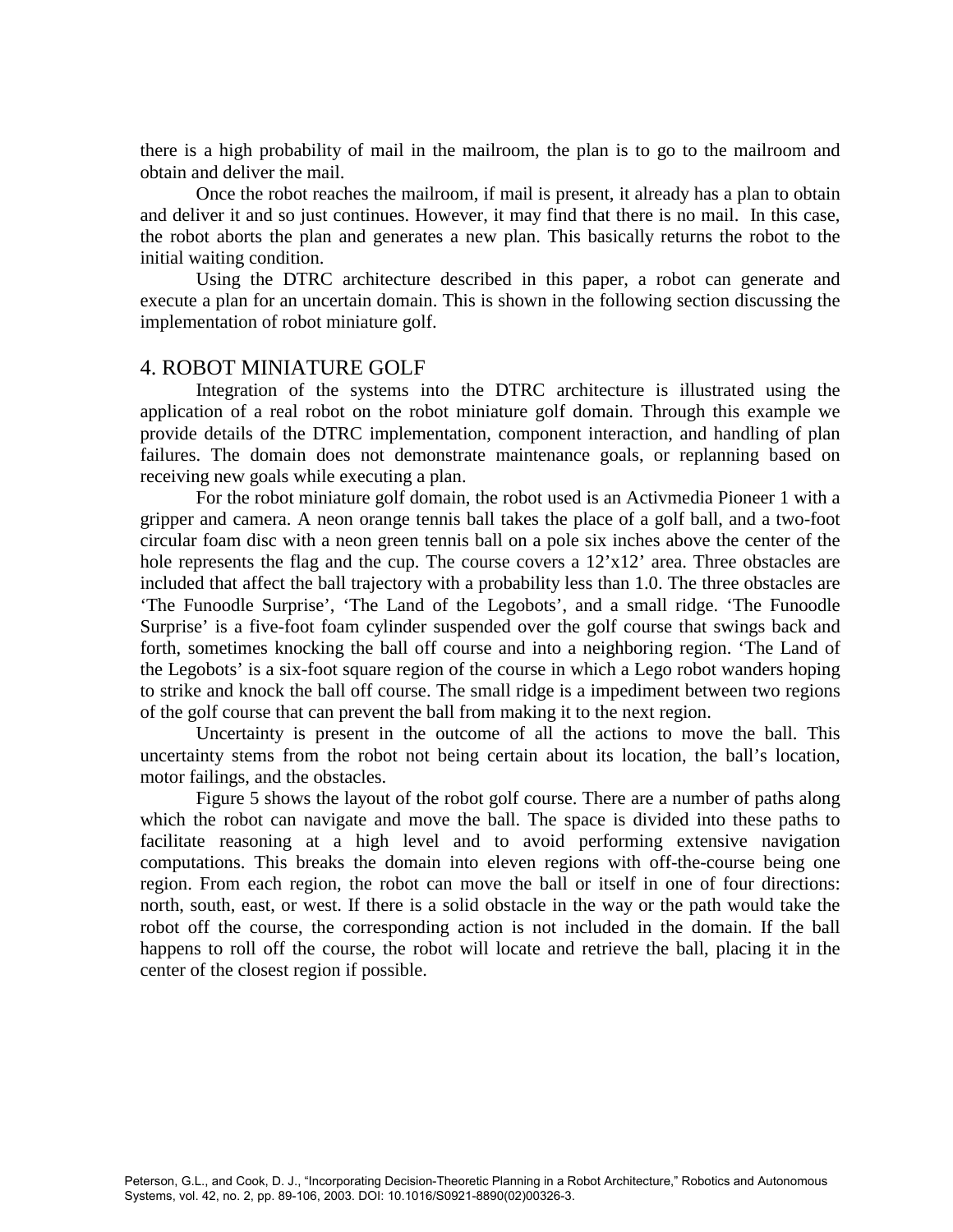

Figure 5. The Robot Miniature Golf Domain.

 The actions available for the robot are to push the ball from one region to a neighboring region, pick up and carry the ball to a neighboring region, strike the ball to a neighboring region, attempt to putt the ball into the cup, and pickup and place the ball in the cup. Striking the ball has a cost of 0.50, pushing the ball has a cost of 1.00, and the pick-upand-move action has a cost of 2.50. The only reward condition is for the robot to get the ball into the hole, and the reward amount is 20.0. There are 64 actions to move the ball from region to region, and into the cup.

 The probability distributions for the actions were calculated by executing the push, strike, and carry actions ten times each and generating the probability distributions for the average cases. The probability distributions for the cases that go over the 'Small Ridge' or around 'The Land of the Legobots', 'The Funoodle Surprise', and the into the cup, were generated in the same way.

The values of the rewards and action costs were generated by setting preferences for the actions. We wanted the robot to incur less cost on strike than pushing, and pushing than carrying the ball. Using these, we set a cost of 0.50 for the strike action and just multiplied this by two and three for the other two actions. The reward value was calculated based on the action cost, and the expected length of the plan. The reward needed to be more that the cost of the plan to provide enough incentive for the robot to try and get the ball in the cup.

## 4.1. Robot Miniature Golf Skills

The Pioneer 1 robot that plays miniature golf has a single camera that can be trained to recognize objects of three different colors. Once trained, the camera will return the center of a blob in image coordinates of the trained color in an image. If the color is not present in the image, the coordinate of 0,0 is returned. Since the camera does not have pan, tilt, or zoom capabilities, we experimentally derived a function to translate the image coordinates returned into a relative position of the ball from the robot. The same procedure was performed for the cup, because the neon green tennis ball representing the flag over the cup was not on the floor, but six inches above it. The function relied on the angle of the camera to the floor, and would not work near the edges of the camera lens because of the lens distortion.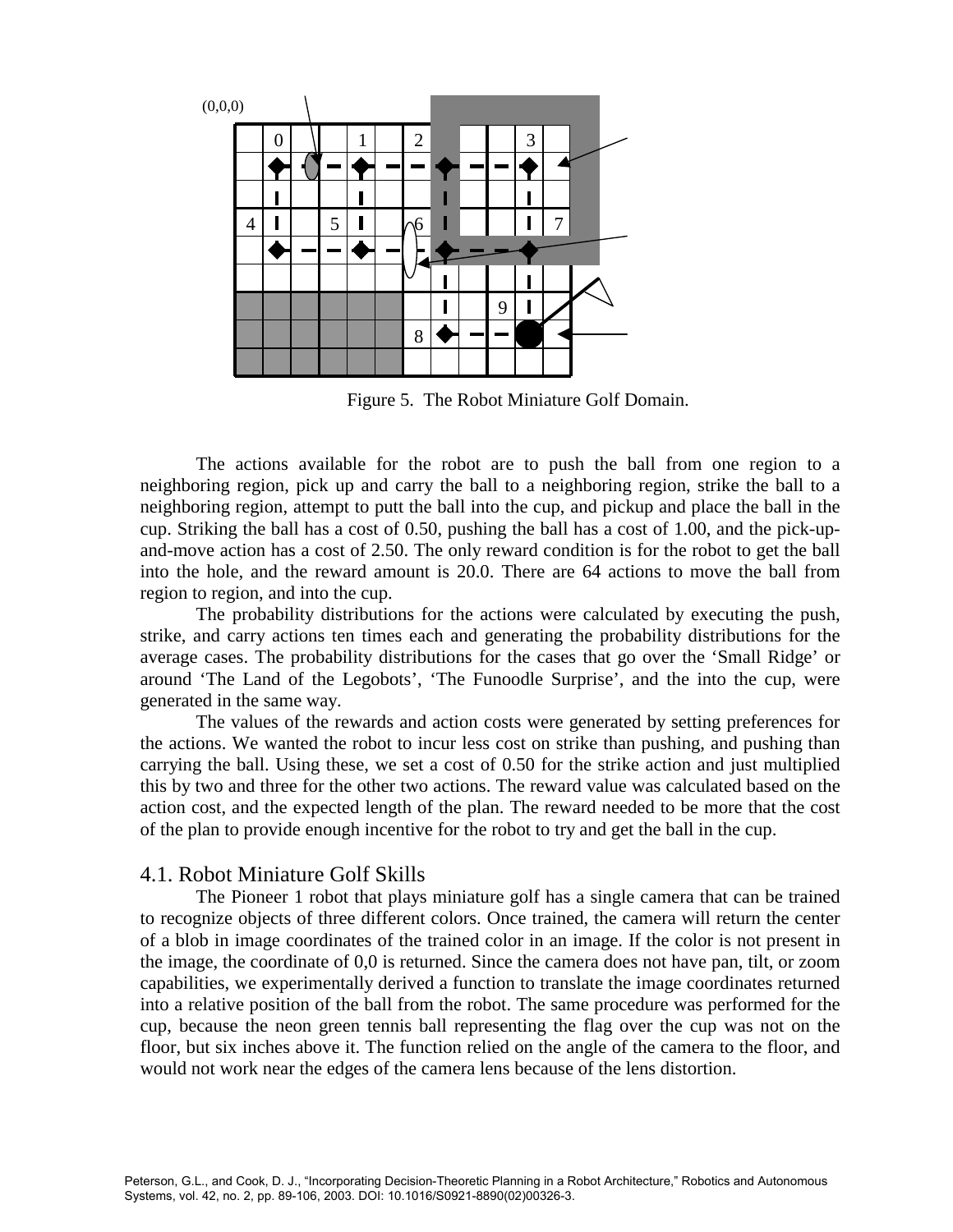There are five high-level skills. They are carry, strike, push, putt\_to\_cup, and put ball in cup. These five high-level skills represent actions that are referenced by the execution monitor and DT-Graphplan. Each skill is made up of multiple smaller skills that assist in completing the task. There can be as many skills and layers of skills as required to complete a task.

 The carry skill locates the ball, picks it up, moves with the ball to a specific region and then drops the ball. The strike skill is similar: locate the ball, the robot then calculates where the robot should be in relation with the ball to hit the ball to the destination and then the robot moves there (position\_robot\_on\_ball), hit the ball, and move to the next region. Push differs from strike by having a low-level push the ball skill that just pushes the ball slowly instead of hitting it. If the robot cannot locate the ball, then the robot will perform a square search pattern for the ball.

All of the high level skills follow the same basic pattern for triggering lower skills. This pattern is to locate ball, calculate the balls position in the universe (ball in universe), move to strike/push/carry/putt the ball (position robot on cup), then perform the action that differentiates the skills (strike/push/carry/putt), and then move\_to\_next\_region. To assist, there are skills to find\_the\_ball, locate the cup (locate\_cup), calculate destinations (calculate\_distance\_from\_ball), and angles (turn\_angle).

In the locate\_ball skill, the robot scans for the ball with the camera and determines the center of the ball in the image, then translates the x, y image coordinates into physical distance in millimeters from the robot. The locate\_cup skill is identical except instead of calculating the position of the ball it calculates the position of the cup. The difference, as outlined earlier, is necessary because the ball representing the cup is six inches off the floor.

The ball\_in\_universe skill translates the position of the ball from x, y distance in relation to the robot, to x, y position in relationship to the origin of the golf course, which is in the upper right of region 0. The robot's position and orientation are represented in universe coordinates, so the only needed calculation is to rotate the ball's position into the universe's reference frame. This is shown in the following formula, with  $B_X$ ,  $B_Y$  representing the ball's position in relation to the robot,  $R_{\theta}$  the robot's angle, and  $U_X$ ,  $U_Y$ , and  $U_{\theta}$  the ball's position rotated into the universe frame.  $U_{\theta}$  will always be 0.0 because the ball has no rotation angle. The next step is to move the ball from being centered on the robot to being centered at the universe origin. This is done by adding the robot's x, y position to the new ball's x, y position. This results in the ball's position with respect to the origin of the golf course.

$$
\begin{bmatrix} U_X \\ U_Y \\ U_\theta \end{bmatrix} = \begin{bmatrix} \cos R_\theta & -\sin R_\theta & 0 \\ \sin R_\theta & \cos R_\theta & 0 \\ 0 & 0 & 1 \end{bmatrix} \begin{bmatrix} B_X \\ B_Y \\ 0 \end{bmatrix} + \begin{bmatrix} R_X \\ R_Y \\ 0 \end{bmatrix}
$$
 (4)

The calculate distance from ball skill uses the ball's position in the universe  $(U_x, U_y)$ , and a destination position  $(D_x, D_y)$ , in the universe to calculate a position and angle from the ball to locate the robot. The destination position is either the center of a region or the location of the cup. The points of the ball and destination represent a line in the universe; the calculate\_distance\_from\_ball function calculates a point on this line 500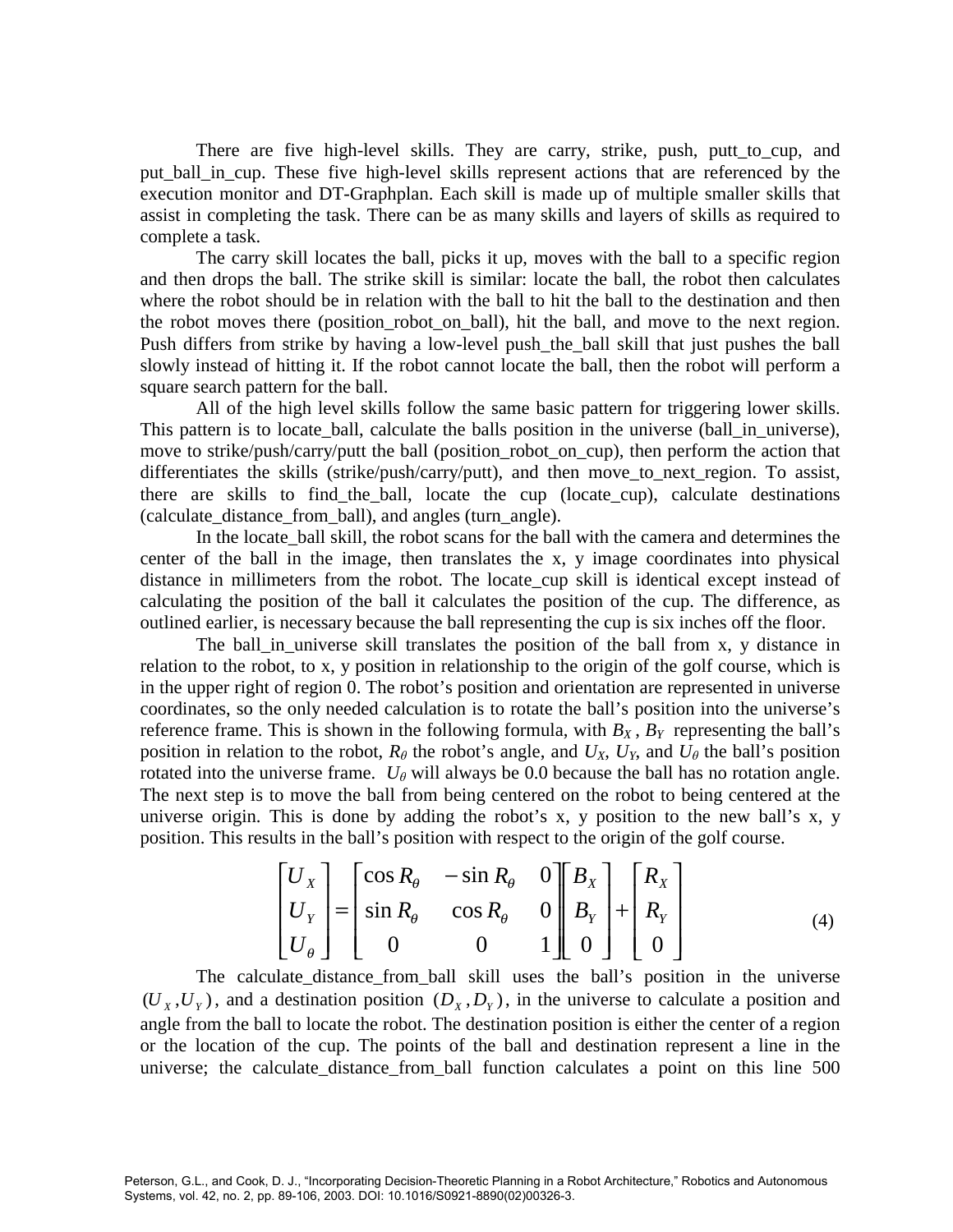millimeters away from the ball on the side of the line away from the destination. The skill also calculates the angle of the line from the ball to the destination. The equations to calculate the destination position and angle are shown:

$$
x = B_x - \left(\frac{(D_x - U_x)^* 500}{\sqrt{(D_x - U_x)^2 + (D_y - U_y)^2}}\right)
$$
 (5)

$$
y = B_Y - \left( \frac{(D_Y - U_Y)^* 500}{\sqrt{(D_X - U_X)^2 + (D_Y - U_Y)^2}} \right)
$$
(6)

$$
\theta = \sin^{-1}\left(\frac{(D_{Y} - U_{Y})}{\sqrt{(D_{X} - U_{X})^{2} + (D_{Y} - U_{Y})^{2}}}\right)
$$
\n(7)

 Skill position\_robot\_on\_ball uses the calculation from calculate\_distance\_from\_ball as a destination position for the robot. The skill receives the location and moves the robot to the position and angle calculated. This sets the robot in a position to move the ball to the destination, because the robot is facing the ball and the destination.

The skill move to next region has the robot follow the ball to the next region. If the ball made the trip to the next region, the robot will be facing the ball. If at any time the robot loses sight of the ball, the robot will attempt to find the ball. The find the ball skill has the robot perform a square meter search around where the ball should be, turning 360 degrees at each of the corners of the square to search. If the robot locates the ball outside of the bounds of the golf course, it will retrieve the ball and place it in the center of the closest region.

 The putt and put-ball-in-cup skills use the strike and carry movements, and reference the cup. The carry skill picks up the ball and then moves forward the distance to the destination and drops the ball. The strike skill hits the ball at 600mm/s for 500 +  $d^2$ milliseconds, where d is the distance from the ball to the destination position. The push skill is similar to strike, the robot hits the ball at 200mm/s for the distance to the destination position.

#### 4.2. Robot Miniature Golf Domain Description

The domain description for robot miniature golf consists of the location of the robot, and the ball, the actions that move the ball to a region and the ball into the cup, and the Bayes network representing the state, shown in figure 6. The possible locations are numbered from 0 to 9, as shown in figure 6. The robot and the ball start in region 0 and the cup is in region 9.

The initial condition starts the ball in region 0, the goal is that the ball should be in the cup, the reward is 20.0 for getting the ball into the cup, and the expected utility threshold is 8.0. The expected utility threshold value is calculated as the reward minus the six steps that it takes to at least reach the goal times two for a higher than average action cost,  $20.0 - 6*2 =$ 8.0. There are 64 actions, two that get the ball in the cup are: putting the ball into the cup and placing the ball in the cup. The remaining 62 actions strike, push, and carry the ball between regions.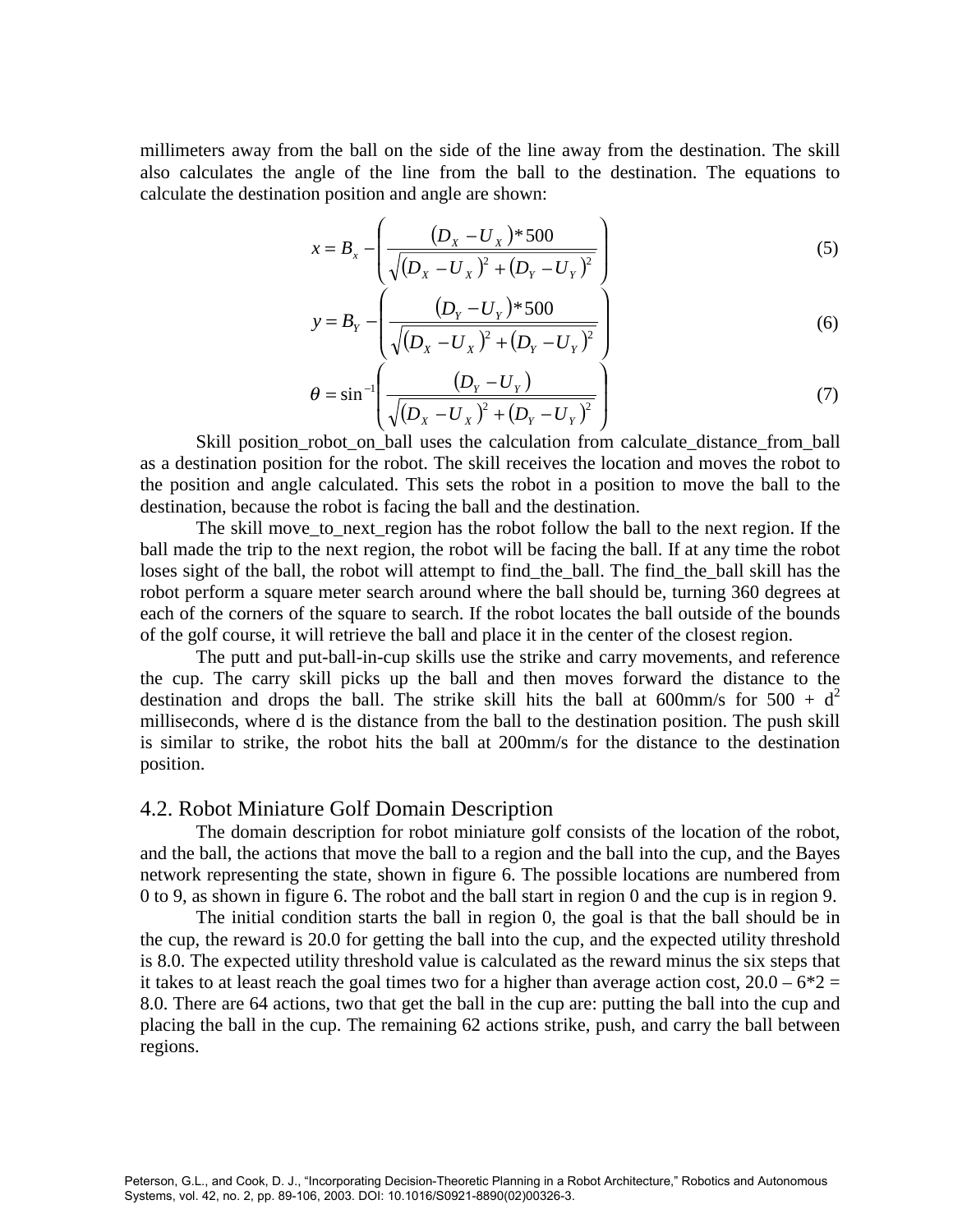To offer the greatest amount of flexibility for altering the course layout and changing probabilities, the actions are stored in an action transition matrix that has the start and end regions, and the probability distributions for the ball ending in a specific region. The

| 0.01<br>T<br>$\boldsymbol{F}$ | 0.99 |                                  |  |
|-------------------------------|------|----------------------------------|--|
| $P(ball_at)$                  |      |                                  |  |
| location                      |      | $ball_in_cup$ $\sim$ ball_in_cup |  |
| 0                             | 0.0  | 0.1                              |  |
| 1                             | 0.0  | 0.1                              |  |
| $\frac{2}{3}$                 | 0.0  | 0.1                              |  |
|                               | 0.0  | 0.1                              |  |
| $\overline{4}$                | 0.0  | 0.1                              |  |
| 5                             | 0.0  | 0.1                              |  |
| 6                             | 0.0  | 0.1                              |  |
| 7                             | 0.0  | 0.1                              |  |
| 8                             | 0.0  | 0.1                              |  |
| 9                             | 0.0  | 0.1                              |  |

Figure 6. Miniature Golf State Representation.

execution monitor converts each line of the array into an action for the planner. For example, a push action from region 0 to 1 looks like:

0 1 push 1.00 0.05 0.95 0.00 0.00 0.00 0.00 0.00 0.00 0.00 0.00

and represents a push from region 0 to region 1 with a cost of 1.00 to execute. The probability distribution for the ball after executing this push is 0.05 that the ball will still be in region 0, 0.95 that the ball will be in region 1, and 0.00 that the ball will be in any of the other seven regions. The push action is pretty reliable. The reason that there is a 0.05 probability of the ball remaining in region 0 is because of the small ridge between region 0 and region 1. The generated action for DT-Graphplan is represented as:

```
push ball 0 to 1 1.00
:v 
:p 0.70 > ball at 0():e + 0.05 ball at \overline{0}()
 + 0.95 ball at 1()
```
Two of the three uncertain obstacles, the 'Funoodle Surprise', and 'The Land of the Legobots' can be seen in Figure 7. The 'Funoodle Surprise', is a large foam cylinder five feet high that is weighted and hangs from a string. The end of the foam hangs a half-inch from the floor and we supply a force that causes the foam cylinder to sway and rotate around the area between locations 5 and 6. The effect of this obstacle is that during a strike, the ball has a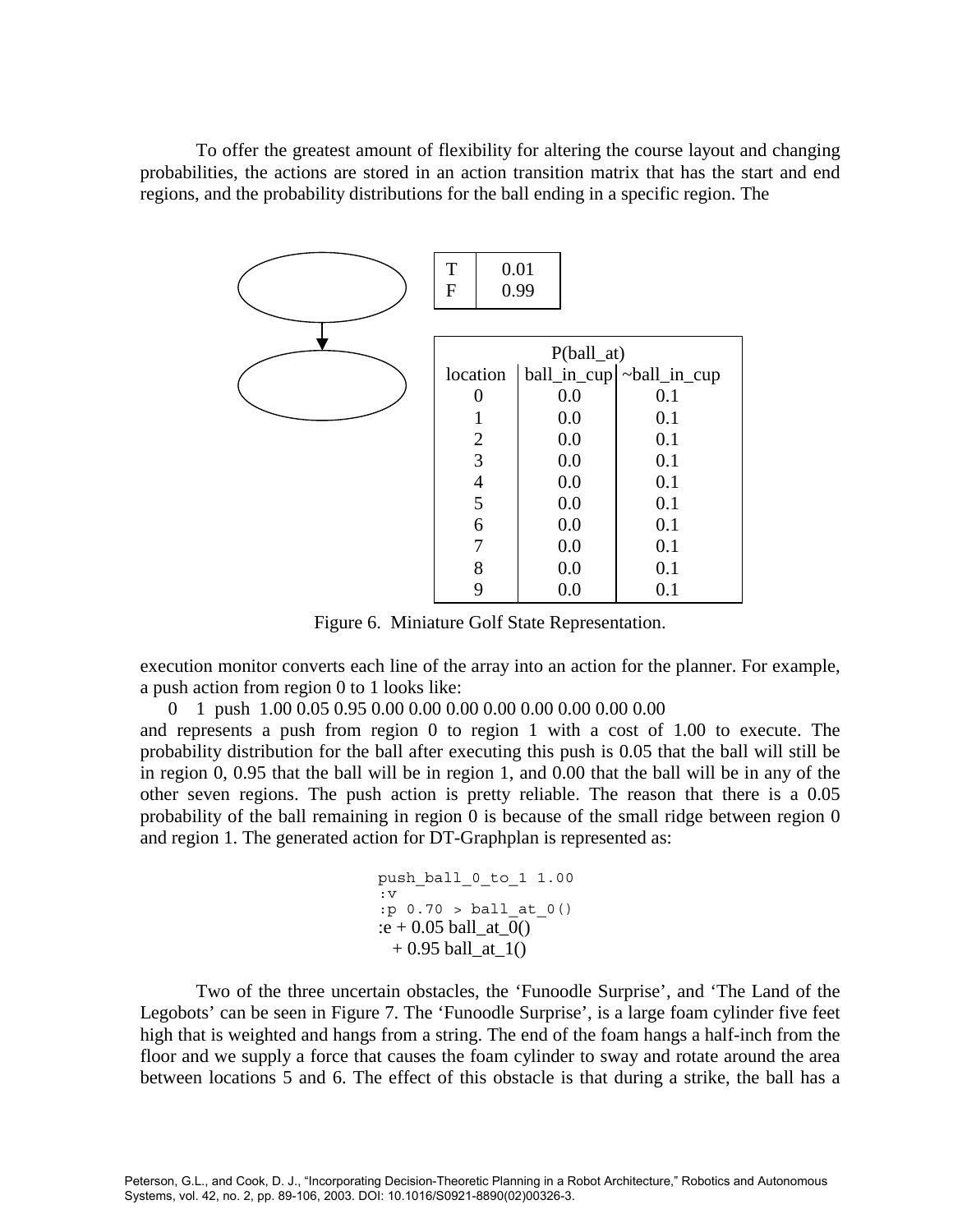0.05 probability of ending up in the regions 1 and 2 or not moving, and a 0.85 probability of ending up in the desired region. The 'Funoodle Surprise' has no effect on the push and carry actions. This is because the robot pushes the foam obstacle out of its way and away from the ball.



Figure 7. The 'Funoodle Surprise', and 'The Land of the Legobots'.

 The small ridge, shown in figure 8, has a similar effect as the 'Funoodle Surprise'. However, instead of the ball having a tendency to head to the left or right of the destination, the ball tends to stay in the same location by not making it over the ridge and rolling back. After a strike, the ball will end in the start region (region 0) or the region below it, region 4 with a 0.15 probability and in the destination region with a 0.70 probability. The ridge does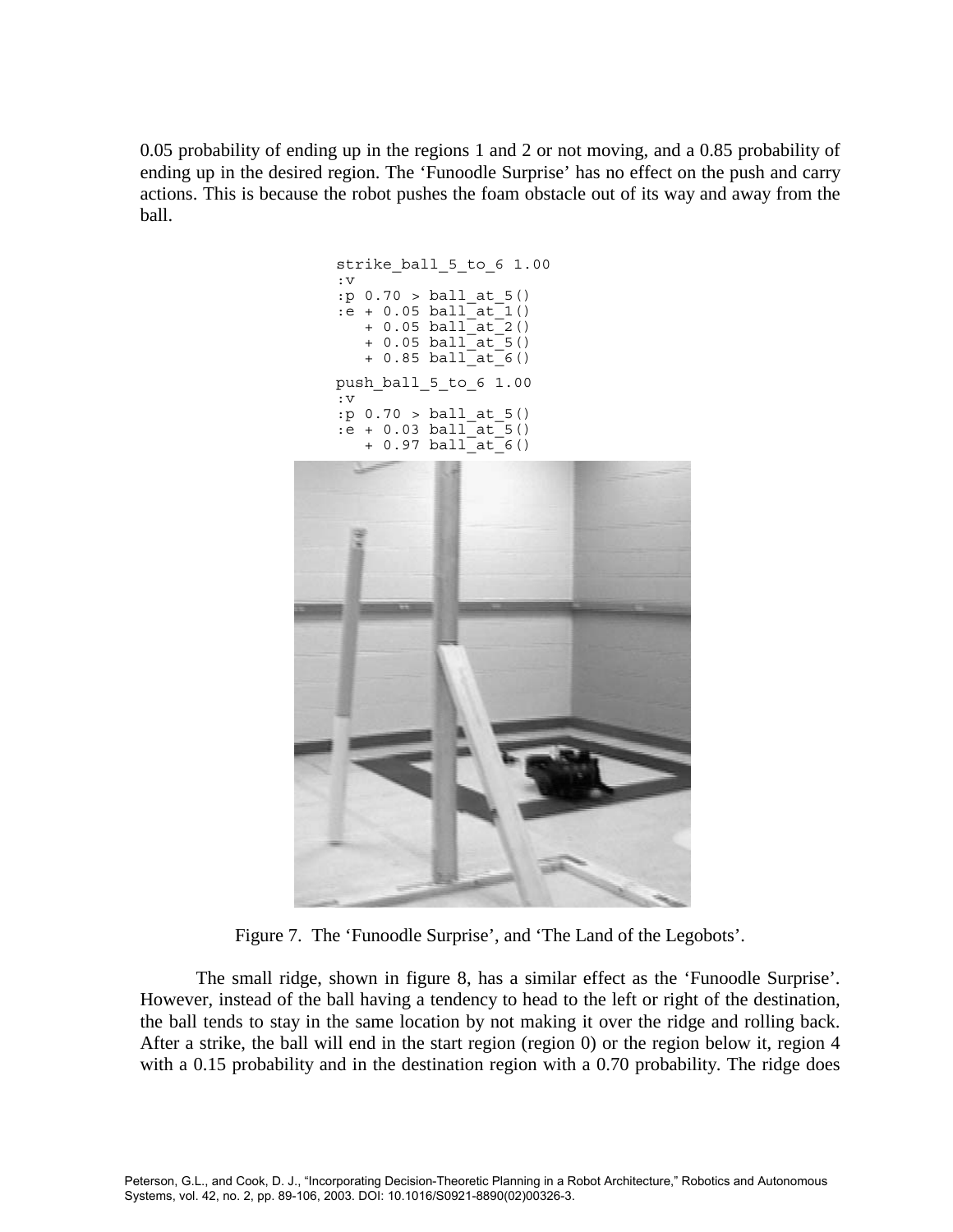have some effect on the push action, as occasionally the robot does not make it over the hump and stops at the top. The result is that the ball will roll back into the start region with a 0.05 probability and end in the desired region with a 0.95 probability.



Figure 8. Small ridge with the Pioneer 1 robot.

The 'Land of the Legobots', towards the back of figure 7, is an area of the floor containing a Lego robot that randomly moves through the area. The Legobot predominately affects the strike action by disturbing the ball while the ball is rolling. The effect of this uncertainty is that the ball, when struck by the Legobot, could end up with fairly uniform probability in any one of regions 2, 3, 6, or 7.

# 4.3. Robot Miniature Golf Empirical Results

 We implemented DTRC for this domain of robot miniature golf with the Pioneer 1 robot. This implementation employed the execution monitor, the skill set described in section 4.1, and the DT-Graphplan decision-theoretic planner. Having the robot complete the task of getting the ball into the hole without user intervention verifies that DT-Graphplan can perform in realistic domains in the presence of uncertain and noisy information.

DT-Graphplan generates a plan from the initial condition to a goal condition with an expected utility greater than 8.0 in an average of 109 seconds on a 300Mhz Pentium II with 97 MB of memory running Windows 2000. The pruning strategy is set to retain the best 60% of propositions. The generated plan is push the ball from region 0 to region 1, strike the ball from region 1 to 2, push from region 2 to 6, push to region 7, push the ball to region 9. The robot then attempts to putt the ball into the cup twice. This plan has an expected utility of 13.05.

Once a plan is found, the execution monitor begins to execute the plan. The execution monitor activates the push skill, to push\_ball\_from\_0\_to\_1 and updates the current state. The state representation after this action is

ball\_in\_cup 0.000 1.000

 ball\_at 0.851 0.135 0.001 0.001 0.001 0.001 0.001 0.001 0.001 0.001 0.001 0.002 After observing that the ball is actually in region 1, the state representation becomes

ball in cup 0.000 1.000

ball\_at 0.059 0.940 0.000 0.000 0.000 0.000 0.000 0.000 0.000 0.000 0.000 0.000

During execution, the plan generally fails at least once, spurring replanning. One of the most common reasons for plan failure is on the strike from region 1 to 2, the ball has a tendency to go too far, because the floor in the lab slopes down a little, something that was not noticed in generating the domain. The result is that the ball ends in region 3 instead of region 2. After executing the action, the state representation becomes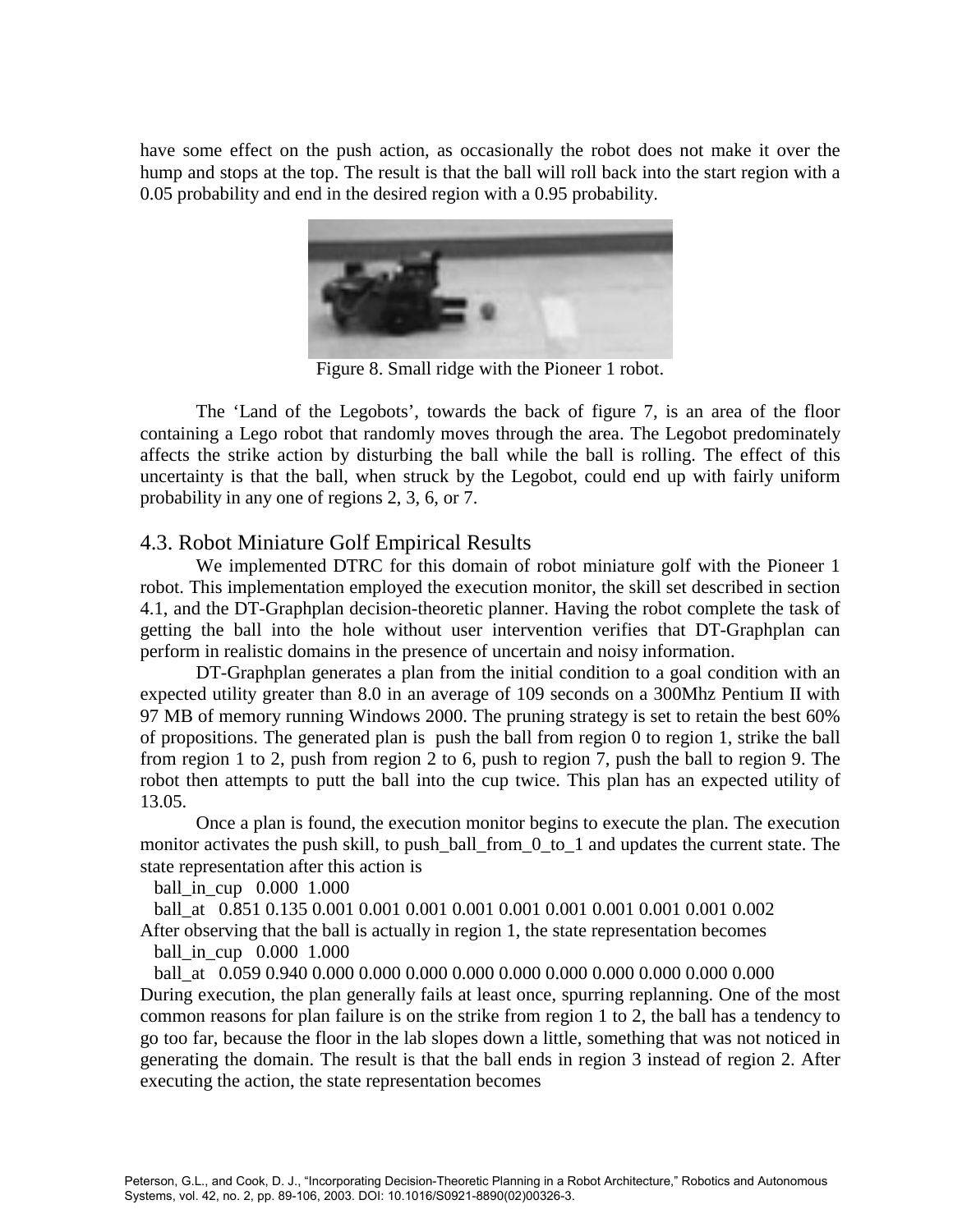ball in cup 0.000 1.000

 ball\_at 0.001 0.850 0.129 0.001 0.001 0.008 0.001 0.001 0.001 0.001 0.001 0.001 If the ball ends in region 2 as it should, the state distribution is

ball in cup 0.000 1.000

ball\_at 0.000 0.062 0.937 0.000 0.000 0.001 0.000 0.000 0.000 0.000 0.000 0.000 0.000 0.000 0.000 0.000 0.000 0.000 0.000 0.000 0.000 0.000 0.000 0.000 0.000 0.000 0.000 0.000 0.000 0.000 0.000 0.000 0.000 0.000 0.000 0.00

If, however, the ball does not end in region 2 but region 3, the observation does not change the state representation. This is because the result is not expressed in the domain description as a result of the 'strike ball 1 to 2' action. Since it is not represented, the action's outcome distribution and the observation distribution are at odds with each other the findings from the observation distribution are high when the action distribution has indicated that they would be low. During replanning, a plan with an expected utility greater than 8.0 is not found. The execution monitor then asks for user assistance. We choose to make no intervention and have the execution monitor use the last observation for replanning. Using just the current observation as the initial condition, DT-Graphplan locates a plan to get the ball into the cup. The plan generally has the robot take the ball through the edge of 'The Land of the Legobots' from region 3 to region 7 and then to region 9, by pushing the ball. If, however, we choose to move the ball back into region 2, where it should have ended after the strike, the DT-Graphplan generates a plan identical to the remaining steps of the original plan with an expected utility of 14.43.

After a series of failures of this type, we modified the planning domain to add a 0.10 probability of being in region 3 and lower the probability of ending in region 2 for the strike from region 1 to 2 action, here:

```
strike ball 5 to 6 1.00
:v 
:p 0.70 > ball_at_5() 
:e + 0.05 ball at^-1()+ 0.80 ball at^-2()+ 0.10 ballat^-3()+ 0.05 ball at^-6()
```
The result is the planner opts for a more expensive but safer plan by choosing to push the ball from region 1 to 2 instead of striking. The result plan has an expected utility of 12.86.

The state representations after each action and observation are shown in figure 9. This figure shows the actions nearing the goal state. The robot attempts to putt the ball into the cup, then loses sight of the ball, and the plan fails.

The second most common reason for replanning is due to difficulties in getting the ball into the cup. The reason for replanning here is similar to the strike from region 1 to 2, in that the probability distribution representing the effect of the action does not properly represent the action's outcome. The 'putt\_to\_cup' action, shown in figure 10, misses the cup more often than makes it into the cup. The result is the ball ends up not just in the current region but also in any of the regions surrounding the cup. If the ball remains in region 9, the action effect and the observation are similar enough that DT-Graphplan can generate a new plan, to putt the ball into the cup. The 'put\_ball\_in\_cup' is fairly reliable, with respect to interpreting the image data and position information of the robot, the ball, and the cup.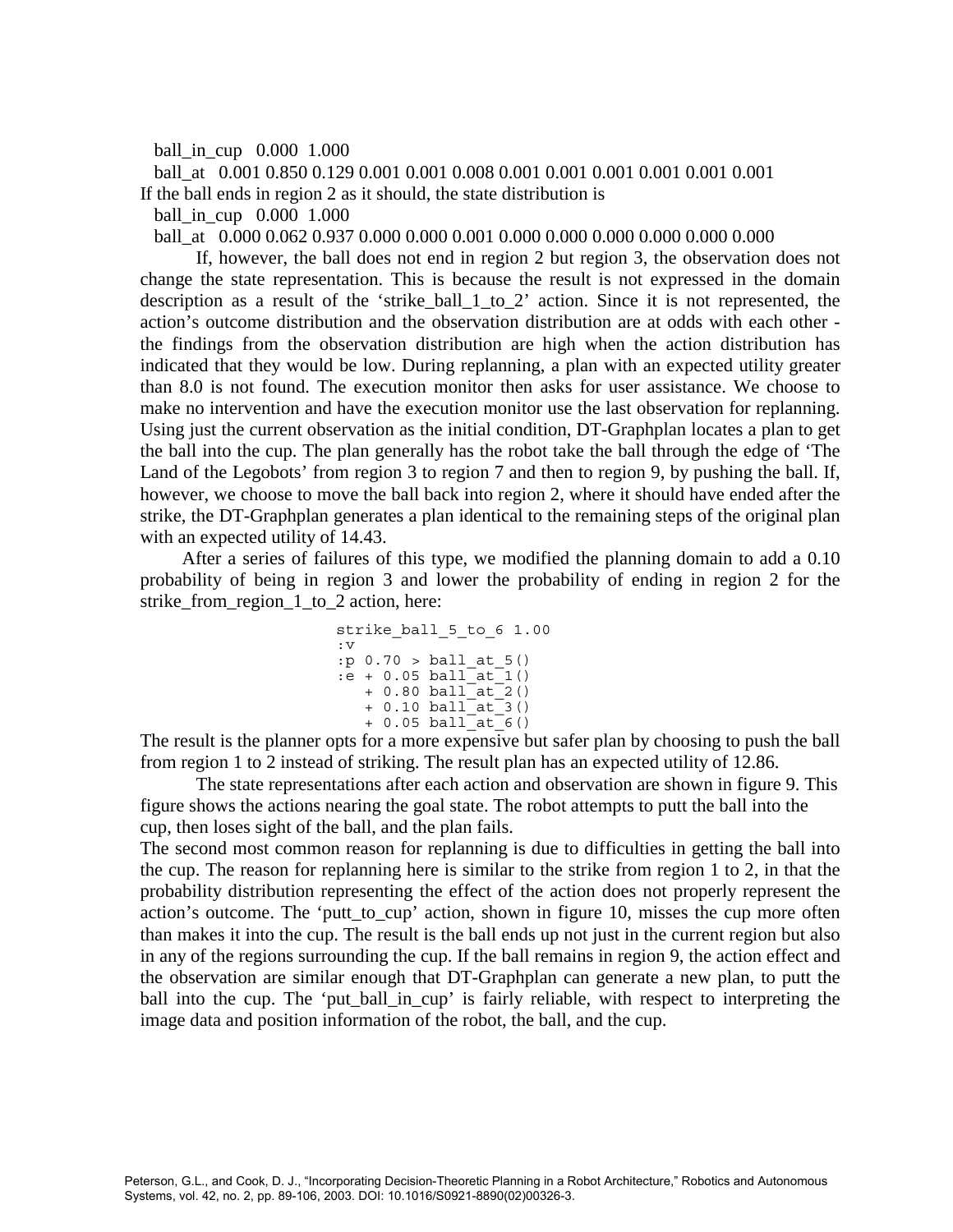By modifying the planning domain to more closely represent the outcome of 'putt\_to\_cup', the resulting plan makes no use of the action, instead attempting to execute 'put\_ball\_in\_cup' twice instead. The resulting plan has an expected utility of 12.35.

Executed Action : push\_ball\_2\_to\_6 ball in cup 0.000 1.000 ball\_at 0.002 0.002 0.787 0.002 0.002 0.002 0.193 0.002 0.002 0.002 0.002 0.002 After Observation ball in cup 0.000 1.000 ball\_at 0.000 0.000 0.039 0.000 0.000 0.000 0.960 0.000 0.000 0.000 0.000 0.000 Executed Action : push\_ball\_6\_to\_7 ball\_in\_cup 0.000 1.000 ball\_at 0.002 0.002 0.002 0.002 0.002 0.002 0.824 0.160 0.002 0.002 0.002 0.002 After Observation ball in cup 0.000 1.000 ball\_at 0.000 0.000 0.000 0.000 0.000 0.000 0.049 0.950 0.000 0.000 0.000 0.000 Executed Action : push\_ball\_7\_ to\_9 ball\_in\_cup 0.000 1.000 ball\_at 0.002 0.002 0.002 0.002 0.002 0.002 0.002 0.733 0.003 0.242 0.002 0.002 After Observation ball in cup 0.000 1.000 ball\_at 0.000 0.000 0.000 0.000 0.000 0.000 0.000 0.029 0.000 0.970 0.000 0.000 Executed Action : putt\_to\_cup ball in cup 0.001 0.999 ball\_at 0.009 0.009 0.009 0.009 0.009 0.009 0.009 0.009 0.009 0.900 0.009 0.010 After Observation ball in cup 0.000 1.000 ball\_at 0.090 0.090 0.090 0.090 0.090 0.090 0.090 0.090 0.094 0.010 0.090 0.090 Failed to match next action. REPLANNING.

Figure 9. State representation during plan execution.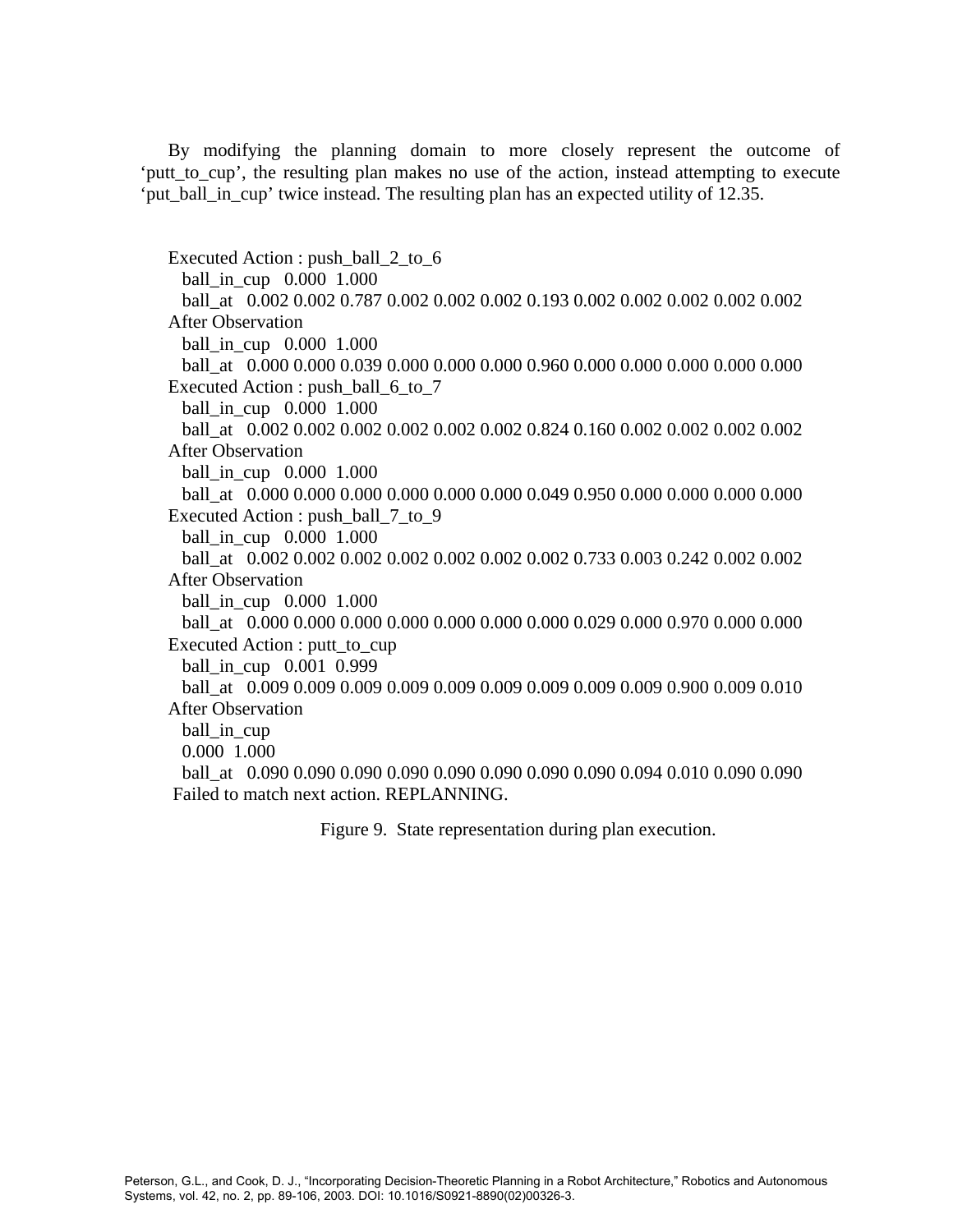

Figure 10. The robot attempting to putt the ball.

The implementation of the robot miniature golf domain demonstrates the integration of DT-Graphplan with the robot task architecture on an uncertain domain. For the robot miniature golf domain, the plan generation from initial condition to goal condition took 109 seconds. The plan execution of the plan was only successful on 20% of the attempts. On the failed attempts replanning took an average of twenty seconds, and the robot reached the goal. The replanning takes less time because the plans were on average a step or two long. This demonstrates the feasibility of the single-shot decision theoretic plan with replanning in a robot architecture.

The downside to using a decision theoretic planner for planning in a robot architecture is the additional work required to generate the probability distributions of the action outcomes, through experimentation or estimation. The user must also generate reward conditions, and an expected utility threshold. The benefits of the systems is that planning does take into consideration the uncertainty of the actions, choosing more certain actions over less certain actions. DT-Graphplan also incorporates action costs and orders goals based on rewards.

## 4.4. Robot Soccer

 This section describes the changes that must be made to the skills set and the planning domains to switch the robot from the miniature golf to the soccer domain. The reason for selecting the robot soccer is that this domain, like robot miniature golf, is centered on moving a ball around a field and into a goal to score points. At the same time, the domains are sufficiently distinct to cause the robot skills to react differently. We discuss the tasks required to switch domains, and underline the concept that by using a decision-theoretic planner, the work required to switch tasks is less than generating a new controller to handle the decisiontheoretic elements, for a system using symbolic planning.

There are two approaches to take in converting from Robot Miniature Golf to Robot Soccer. The first is to make the most use of the existing skills and structure. This entails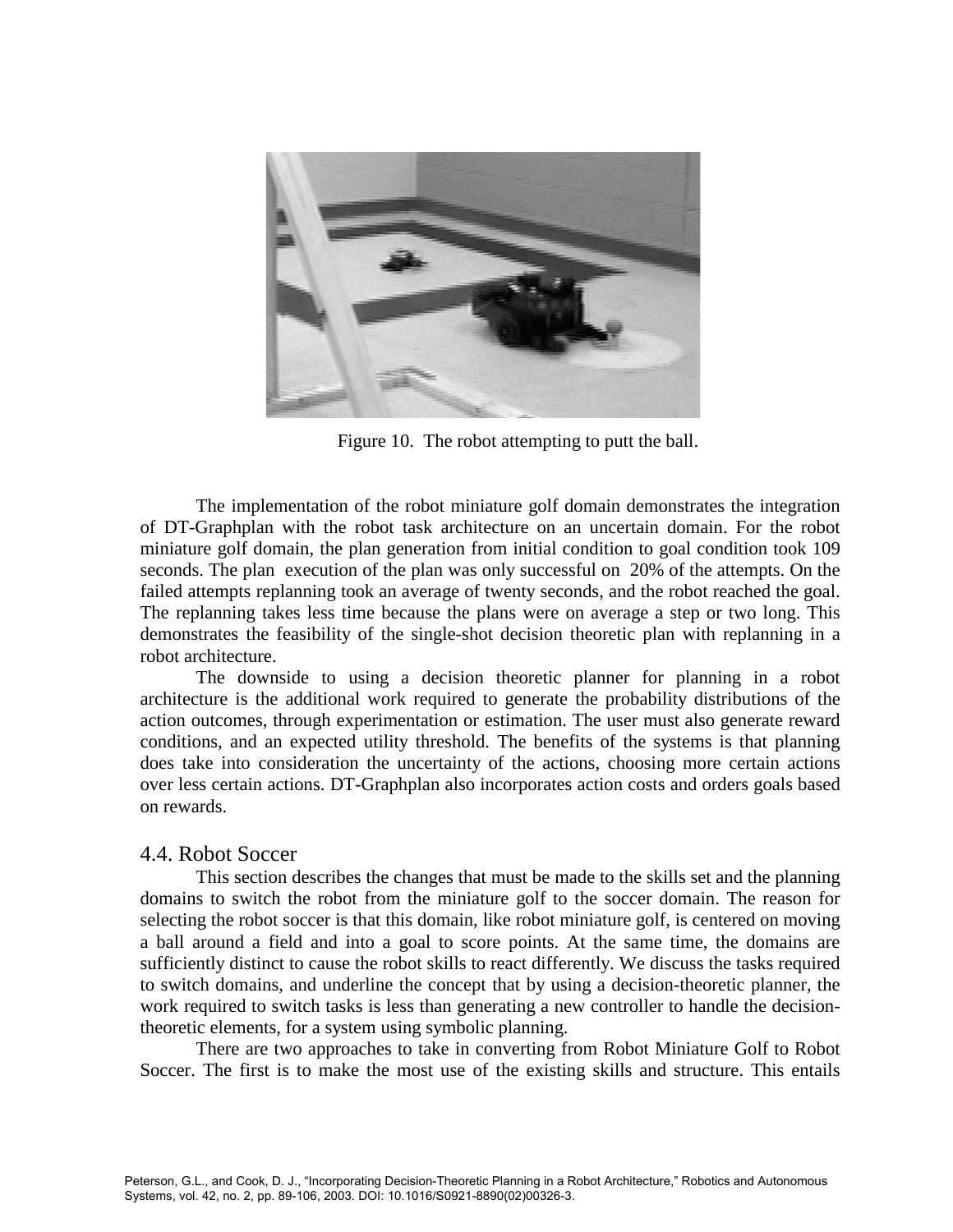representing the soccer field as a grid world just as in miniature golf. The second approach is to let the robot behave more reactively in the world and not superimpose a grid on the soccer field. The second approach is similar to the RoboCub robot soccer tournament [1].

Although both approaches have merit, the approach of turning the soccer field into a grid world emphasizes the requirements of switching domains of a single robot more than the second. The reason for this is that the first approach places more emphasis on planning, and is geared more toward a single robot soccer team. This correlates more with the miniature golf domain, than the second approach, mostly because we are trying to apply to a domain that has planning. For robot soccer, it is possible to play with a completely reactive agent, but this does not demonstrate the architecture. The skills set is similar to the skills used for robot miniature golf. In order to play, the robot needs to be able to locate and move the ball up the field and score a goal. These abilities already exist as miniature golf skills of locating the ball, moving to a location, searching an area for the ball, striking the ball, and scoring a goal (putt). The only additional skill is to guard the goal, which resembles a wait or noop operation. There is a new constraint on the strike skill, that if the opponent robot is in the region to which the ball is being hit, the uncertainty associated with the ball's destination increases.

 The playing field is rectangular and divided into grid regions. The robot strikes the ball to move it from region to neighboring region and, once adjacent to the goal, attempts to score. This is a similar format to robot miniature golf. The differences between the domains are the initial and reward conditions, the action uncertainties, and interpreting sensor information to generate observations.

 The initial condition for the domain positions the ball on the centerline with the robots facing each other on opposite sides of the centerline. One robot will be designated to kick the ball off; the receiving robot will be one region away from the ball. Both robots know the location of the ball and the other robot, and the locations of their goal and their opponent's goal.

 The reward condition for the domain is as simple as a large reward for getting the ball into the opponent's goal. However, because of the adversarial nature of soccer, the reward conditions can include a degree of player psychology. For example, a robot can take an aggressive approach in actively seeking out the ball and attempting to score a goal at any cost (a single high reward for scoring a goal). Alternatively, the robot can take a defensive approach and try and guard the goal, only going for the ball when it comes near the goal, in this way attempting to prevent the other robot from scoring (the robot would receive a negative reward for losing a point, and possibly a small reward for being in states near the goal). An additional approach the robot could take is to play 'robot on robot', following the opponent robot around until the opponent finds the ball and then attempting to steal the ball and score (a reward for scoring, and an action description change). For each of these three approaches, the reward conditions and domain description the robot receives dictate the robots' overall behavior. By using reward in the domain, the robot acts on different strategies, this has also been shown using Q-Learning to learn individual strategies in a team given local and global rewards [2].

 For observation information each robot relies on the vision system as in miniature golf. For the vision system, color is used to identify the ball and opponent robot when visible.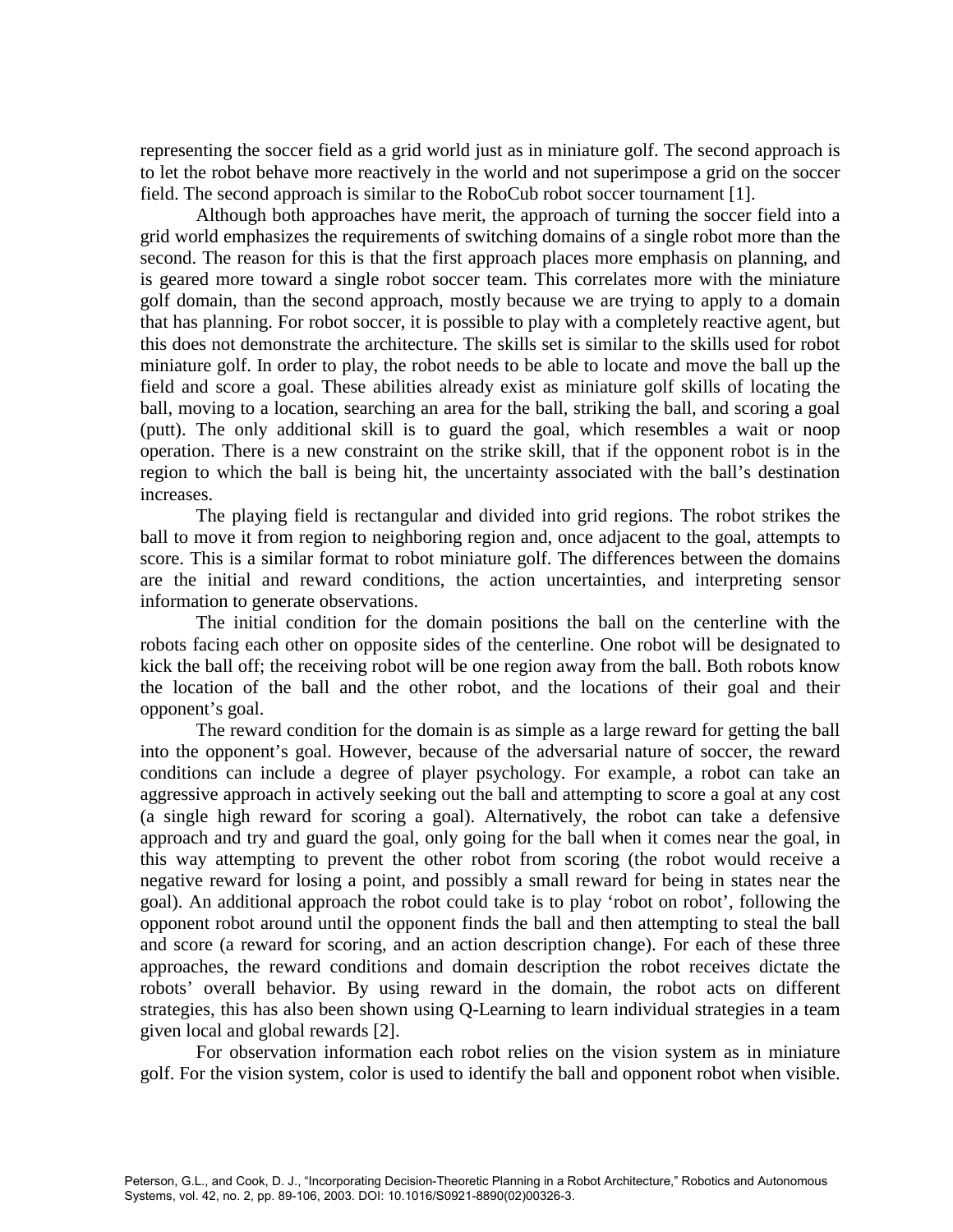Given this observation information, if the ball or opponent robot is in the visual range of the robot, the observing robot has a good idea of the locations of both. Since the vision system uses only color, the robot cannot determine the orientation of the opponent. This would require recognizing the form of the object. Velocity could be estimated by taking multiple readings for the position of the opponent or ball.

In the robot miniature golf domain, the robot was trying to achieve a single specific goal. Here, in the robot soccer domain, as in the coffee/mail delivery robot domain, the goal is a maintenance goal. For as long as the game lasts, the robot is attempting to score a goal. Each time the robot scores a point the plan goal of scoring a point is not removed but maintained in the list of plan goals. The consequence of this is that as soon as the ball is kicked off again, the planner will again plan to score another goal.

With the exception that the objective of the robot is a maintenance goal, planning in the robot soccer domain is very similar to the robot miniature golf domain. Since the robot can count on having difficulties moving the ball from region to region when the opponent is around; the uncertainty of an action is higher near the opponent. Since the planner is atemporal, the planner cannot determine where the opponent may move in the future. There are two approaches to handling the effect the opponent has on the uncertainty of an action. The first is to assume that the opponent only affects actions near where it currently resides, for the entire length of the plan. The second is that an exogenous event is attached to the opponent's location that imposes a uniform probability distribution of the opponent's location over the entire soccer field. In essence after a number of plan steps, the probability of the opponent's location is uniform for all locations in the domain.

The first approach is simpler to implement, not having to add an exogenous event to every action. However, the second approach represents the knowledge the planner has about the opponent better. The second approach requires that a time function for the opponent's location be added to the outcome of each action, to represent the probability of the exogenous event. The ability to model an exogenous event is possible in the planner; however, the ability to have the function change over time is not possible. This addition to the planner is being left for future work.

 The alterations to the skills and the new planning domain are the extent of the changes required to DTRC to convert from robot miniature golf to robot soccer. For comparison, the 3T system makes use of a symbolic planner to perform planning. In order to convert the robot from miniature golf to soccer using 3T, the same skills changed for DTRC need to be changed for 3T. For planning, less work would be required for 3T, as no uncertainties need to be provided for action outcomes, no costs provided for actions, and no reward conditions generated. However, in order to convert 3T from miniature golf to robot soccer, the RAPS layer must be changed [9].

 In 3T, the RAPS layer serves a similar purpose as the execution monitor, receiving a plan from the planner, executing the skills and monitoring the outcome. RAPS differs by not maintaining a current state representation, and in handling of failure conditions. RAPS attempts to handle plan and skill failures, and attempts to rectify the failure to continue with the existing plan. RAPS follows a user defined set of rules in order to do this. The user is responsible for foreseeing any problem and writing a rule to bring the robot back to the state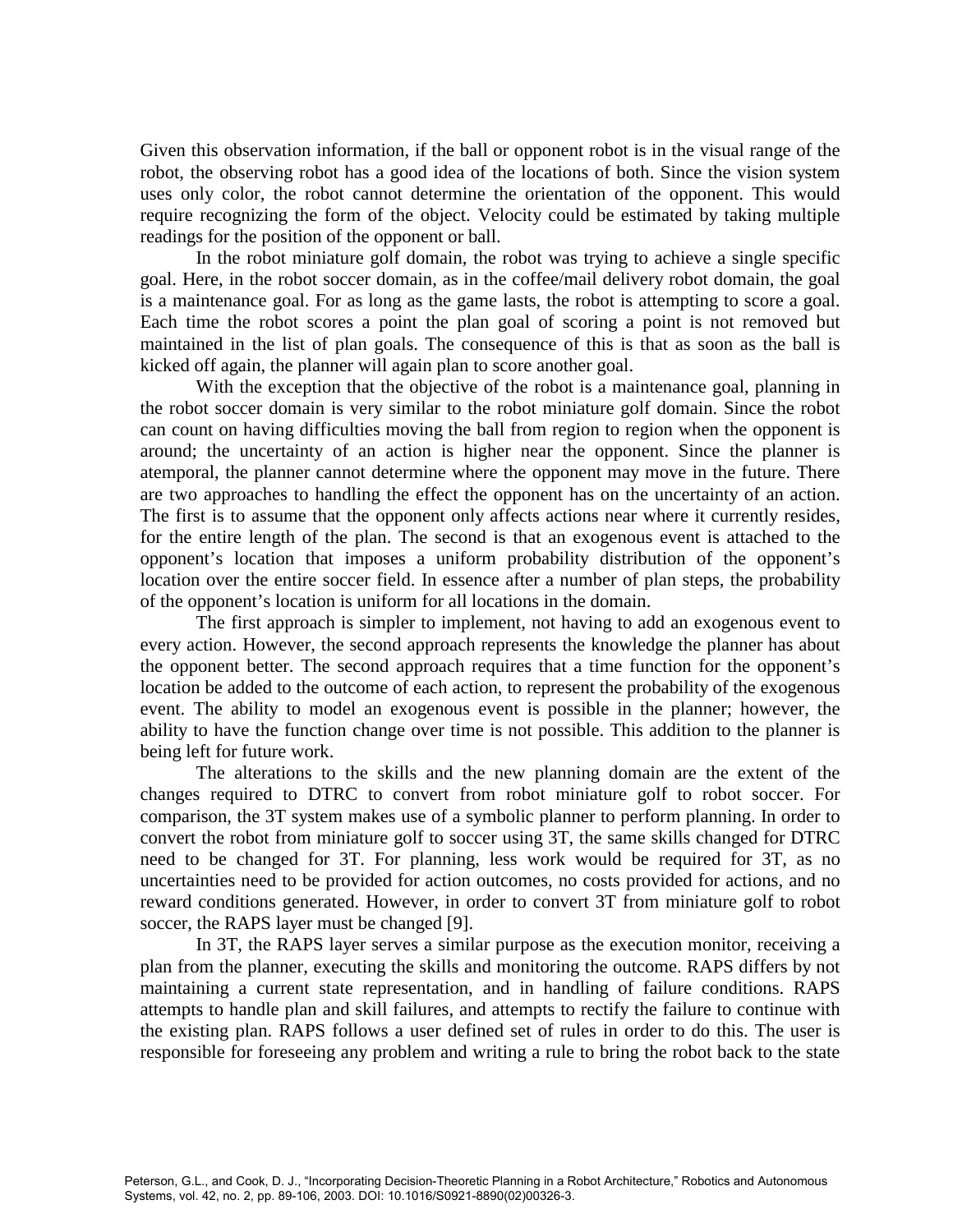it needs to be in. If this is not possible, then replanning occurs, but because 3T does not maintain a state, the user must define rules for RAPS to generate an initial condition.

 This section shows how the robot architecture can be switched from one domain to another. Many of the skills from the miniature golf domain are reused with little alteration in the robot soccer domain. And changes to the planning domain are shown as straightforward as the two domains are similar variations on path planning. Also discussed are domain change differences between DTRC and the 3T robot architecture.

 Additionally, this section has discussed the application of DT-Graphplan in a robot task control architecture to an uncertain domain. The DT-Graphplan planner working in conjunction with the execution monitor handles the uncertainty of the domain, replanning when the plan fails using expected information from the last action and information from the current observation to generate a new initial condition for the planner. Failures that occur in the plan have been linked to errors in the effect distributions of the actions, which were not generated empirically. Modifying the domain to correct for these errors is detailed here, as is the effect on the plan generated and the expected utility of those plans. Unfortunately, the robot does not currently learn from the plan failures or perform automatic updates of the planning domain description.

#### 5. CONCLUSIONS

The goal of robotics-related research is for robots to complete complex tasks in the real world. However, in the real world there is a great deal of uncertainty associated with actions, sensors, and environment information. This paper discusses DTRC, a robot control architecture, capable of interpreting uncertainty associated with real world domains and generating acceptable plans of action. DTRC consists of a low-level robot skill layer, an execution monitor, and DT-Graphplan. In DTRC DT-Graphplan generates a high level plan to complete a task, using the structure of planning domains and the propositional referencing of Graphplan to limit the space of plans searched, while reasoning about plan utilities, action uncertainties and resource constraints. The execution monitor triggers the robot skills according to the plan and maintains a representation of the current state using a Bayes network. The robot skills then control the actions of the robot and return observations to the execution monitor. Given this structure and using decision-theory at higher levels, there exists a straightforward method to generate an initial condition for replanning exists and additionally, a more general robot controller that simplifies converting the robot to a new task.

By implementing DTRC on the task of robot miniature golf, and discussing the subsequent requirements of conversion to the domain of robot soccer, this work shows that using decision theory at higher reasoning level has three benefits: (1) The amount of work required to convert a robot from one task to another is reduced, (2) the controller can numerically evaluate one plan against another, and (3) by maintaining a current state representation in a Bayes network, the controller has a straightforward method of generating initial conditions for replanning on plan failure or on the addition of new goals.

Extensions to DTRC include applying the controller to a continuous task with maintenance goals and move the robot into a less structured environment. We also hope to add a learning element, so the robot can learn to adjust the action effect probabilities when